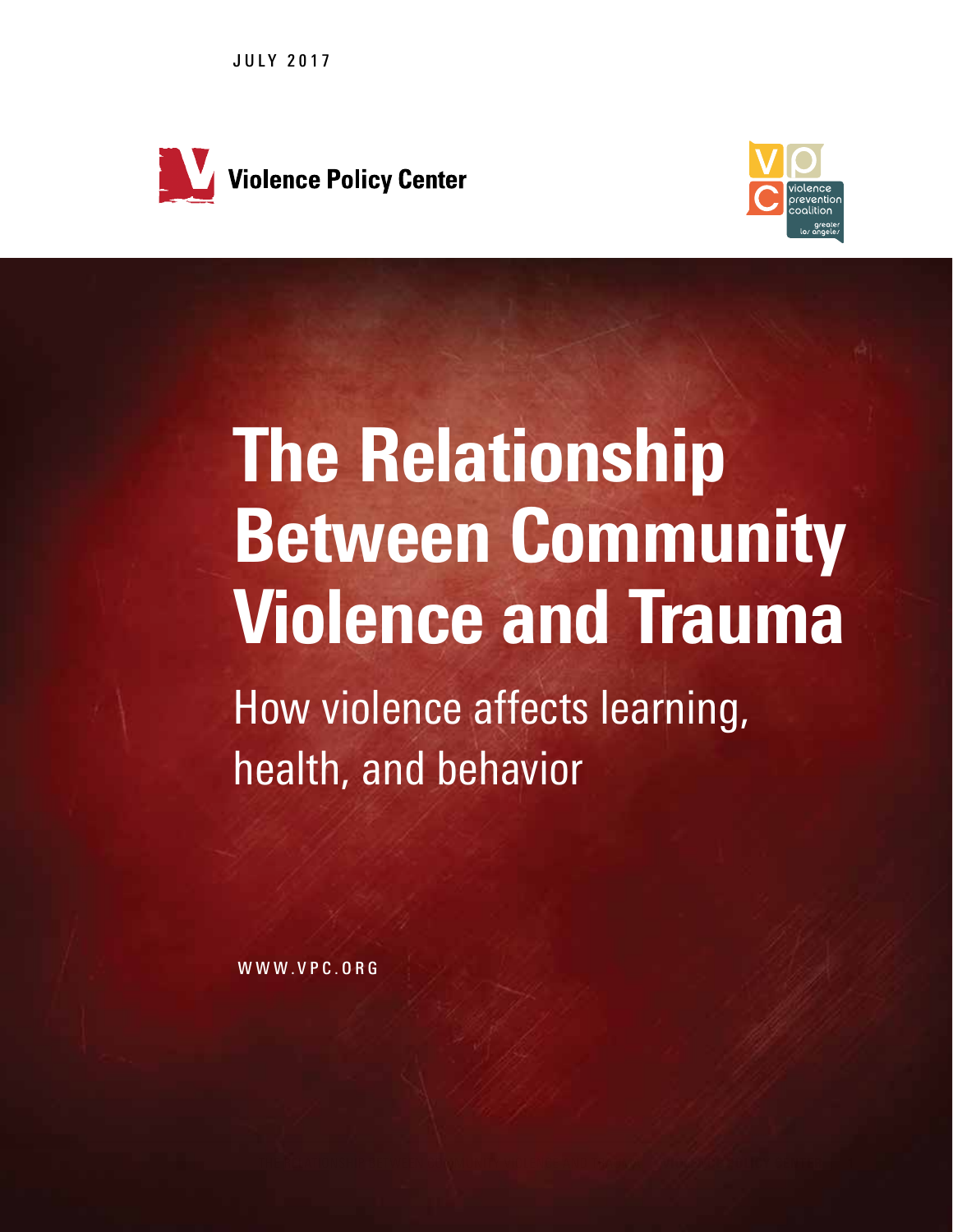#### COPYRIGHT AND ACKNOWLEDGMENTS

Copyright © July 2017 Violence Policy Center

The Violence Policy Center (VPC) is a national nonprofit educational organization that conducts research and public education on violence in America and provides information and analysis to policymakers, journalists, advocates, and the general public.

The mission of the Violence Prevention Coalition of Greater Los Angeles is to unify and strengthen voices of member organizations and individuals committed to ending the epidemic of violence by providing education, resources and policy advocacy.

This study is funded by a grant from The California Wellness Foundation (TCWF). Created in 1992 as a private independent foundation, TCWF's mission is to improve the health of the people of California by making grants for health promotion, wellness education and disease prevention.

This study was authored by Jennifer Lynn-Whaley, Ph.D and Josh Sugarmann.

For a complete list of VPC publications with document links, please visit http://www.vpc.org/publications/.

**To learn more about the Violence Policy Center, or to make a tax-deductible contribution to help support our work, please visit www.vpc.org.**

This study is also available in Spanish at http://www.vpc.org/studies/traumaesp17.pdf.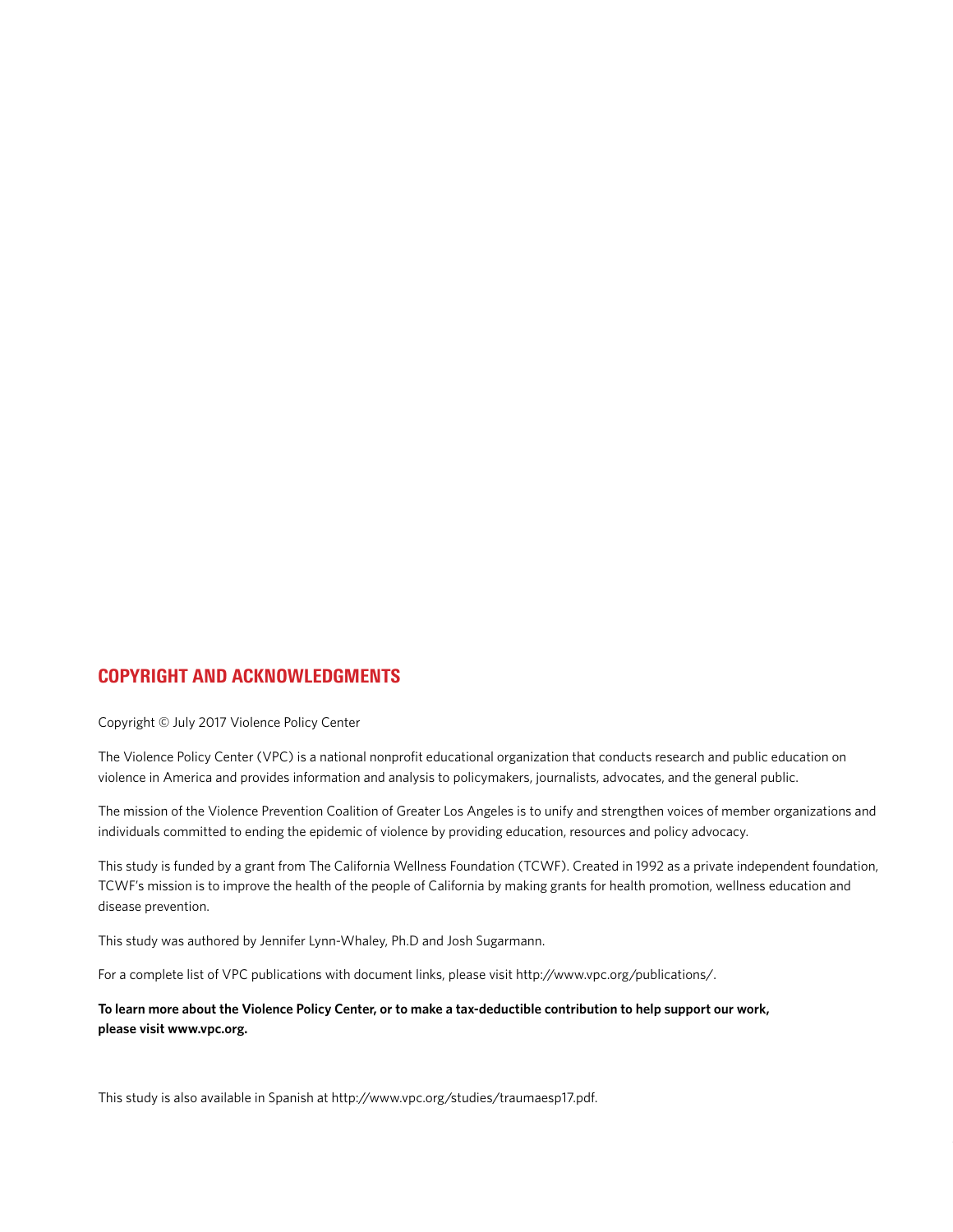## INTRODUCTION

Research on trauma is frequently featured in mainstream news outlets, pointing to its connection to a range of behavioral and health outcomes. While trauma can have multiple interpretations, for the purposes of this report, it is the result of experiencing or witnessing chronic and sustained violence, or specific events that can have lasting effects on individuals. Researchers have identified 13 distinct types of trauma, including community violence. Community violence is an umbrella term that encompasses experiencing or witnessing firearms violence as well as exposure to drug markets. In addition to the commonly understood, more immediate impacts of gun violence on the victims and their friends and family, this report will provide an overview of the consequences of community violence on health and well-being, specifically illuminating the impact of trauma caused by the longer-term, frequently cumulative effects of living with the fear of violence.

This report is intended for members of the gun violence prevention community and policymakers and is designed to provide a foundation of key concepts and research on trauma in the context of gun violence in an easily accessible format.

# What mark, beyond the physical, do bullets leave?

## BACKGROUND

For years, gun violence prevention and reduction focused primarily on topics such as homicide and injury rates, the relationship between perpetrator and victim, improvements in emergency care, and calculating the cost to society. Very rarely included was the subject of how gun violence more broadly impacts the individuals and affected communities. And as community violence is not evenly distributed across neighborhoods in the United States, it is important to note that residents who experience a greater share of the types of events that comprise community violence tend to be people of color. While community violence is a blanket phrase that includes a variety of behaviors, gun violence is perhaps the most prevalent. As evidence of the centrality of firearms in community violence, a ranking of the top 10 leading causes of violence-related deaths in 2015 puts homicide involving a firearm first among 15- to 34-year -olds.<sup>1</sup> And a ranking of the 10 leading causes of violence-related injury deaths lists homicide involving a firearm as the number one cause of death for all ages combined for both blacks and Hispanics.<sup>2</sup> For the purposes of comparison, overall for non-Hispanic whites homicide with a firearm ranks fourth.<sup>3</sup> Further, analysis of homicide victims in 2015 reveals that 83 percent of black homicide victims were killed with a firearm.<sup>4</sup>

Given that the most recent available national estimates show that more than 70 percent of injuries involving gun violence are non-fatal,<sup>5</sup> it's worthwhile to consider the impact on individuals who witness or survive acts of violence. What mark, beyond the physical, do bullets leave? These questions have historically been the domain of therapists and psychologists left to manage the aftermath. However, advances in recent brain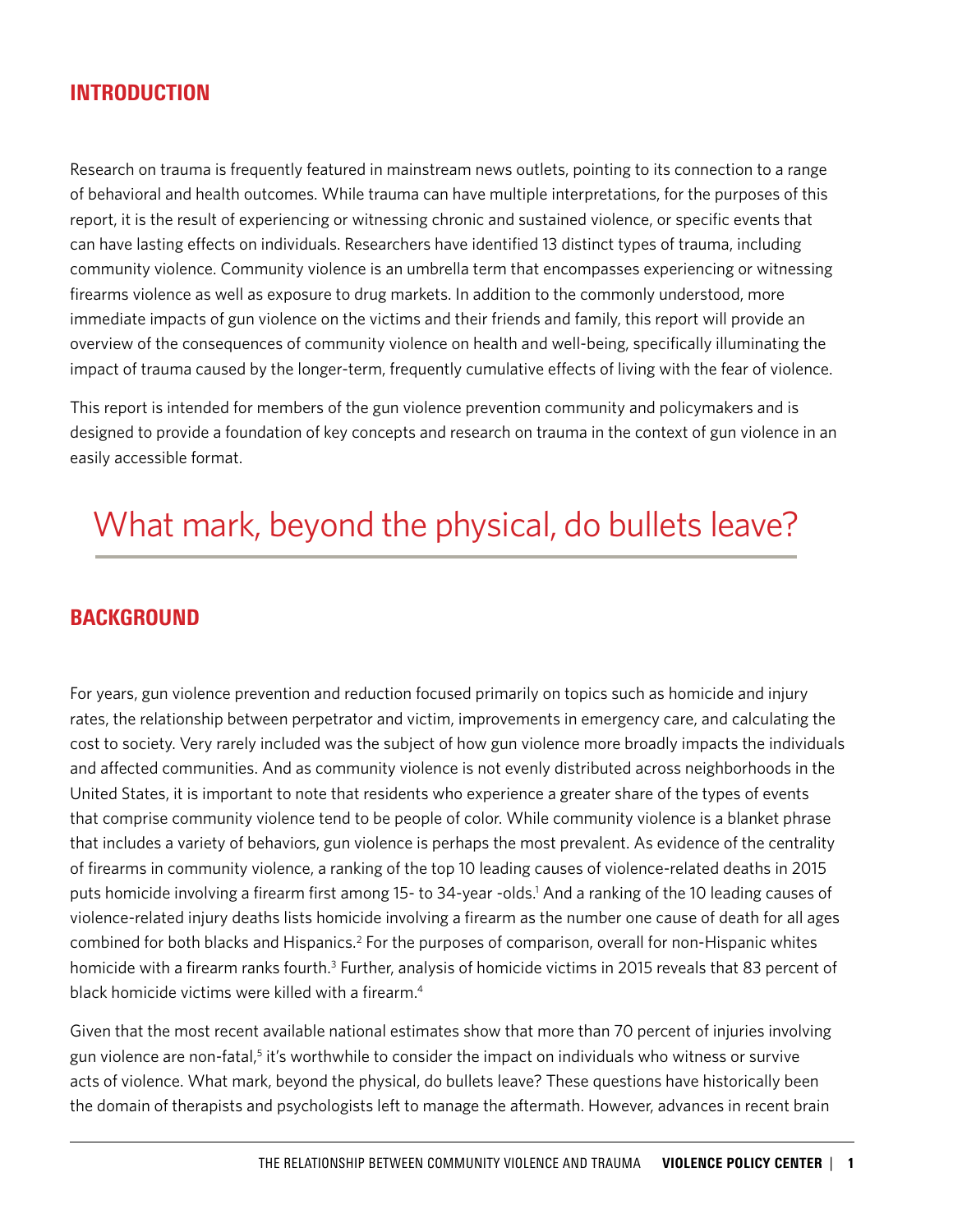science research have bridged these two worlds, connecting community violence with short- and long-term consequences in behavior, health, and well-being.

## EMERGING BRAIN SCIENCE

Emerging brain science research has become a growing source of information contributing to our understanding of behavior and health outcomes. The 1990s are often referred to as the "Decade of the Brain" because of the enormous insights into how the brain works as well as innovative imaging technology that now allows for new ways to visualize the brain.<sup>6</sup> Further, these advances have led to more sophisticated techniques for examining the interaction between the brain, the environment, and resulting behavior. In 2013, the *New York Times* pronounced that the next frontier in science is "inside your brain" while then-President Obama, in an announcement regarding his BRAIN Initiative,<sup>7</sup> went so far as to compare the mapping of the brain to the "space race" of the 1960s.<sup>8</sup> These advances in brain science have enabled researchers to map areas of the brain and identify neural activity as a result of a range of environmental stimuli, for the first time detecting specific regions of the brain that "light up" when activated. A growing body of research has begun documenting the measurable differences in brain development and function in individuals who have been exposed to early life adversity, meaning their environments have been characterized by sustained stress resulting from violence, neglect, abuse, and dysfunction. Science can now demonstrate that these neural differences are the direct result of traumatic experiences, the consequences of living with toxic stress.

## EARLY LIFE ADVERSITY AND TOXIC STRESS

Findings from brain science research have led to the identification of early life adversity, also known as 'adverse childhood experiences' (ACEs), and toxic stress as strong precursors and predictors of negative outcomes later in life. ACEs are defined as stressful or traumatic experiences that include abuse, neglect, or household dysfunction. Examples of abuse include physical, emotional, or sexual abuse; neglect can include both physical and emotional neglect; while household dysfunction can involve experiences such as an incarcerated parent, witnessing domestic violence, growing up with substance abuse, mental illness, parental discord, or crime in the home.<sup>9</sup> It is the prevalence of ACEs that result in high levels of chronic stress that, in the absence of protective relationships, become toxic. While ACEs pertain to experiences at the individual level, traumatic environments at the community level also contribute to toxic stress. For example, high-crime neighborhoods where gun violence, drug sales, and gang activity are prevalent are significant sources of toxic stress.

| <b>Positive Stress</b>  | Brief increases in heart rate and mild elevations in stress hormone                           |
|-------------------------|-----------------------------------------------------------------------------------------------|
| <b>Tolerable Stress</b> | Serious, temporary stress response buffered by supportive relationships                       |
| <b>Toxic Stress</b>     | Prolonged activation of stress response systems in the absence of<br>protective relationships |

## HOW TOXIC STRESS IS DIFFERENT<sup>10</sup>

The link between childhood experiences and later life health was uncovered in what is now regarded as a pioneering study published in 1998 by Dr. Vincent Felitti and Dr. Robert Anda. The two physicians discovered the connection between childhood experiences and health later in life through working with patients in their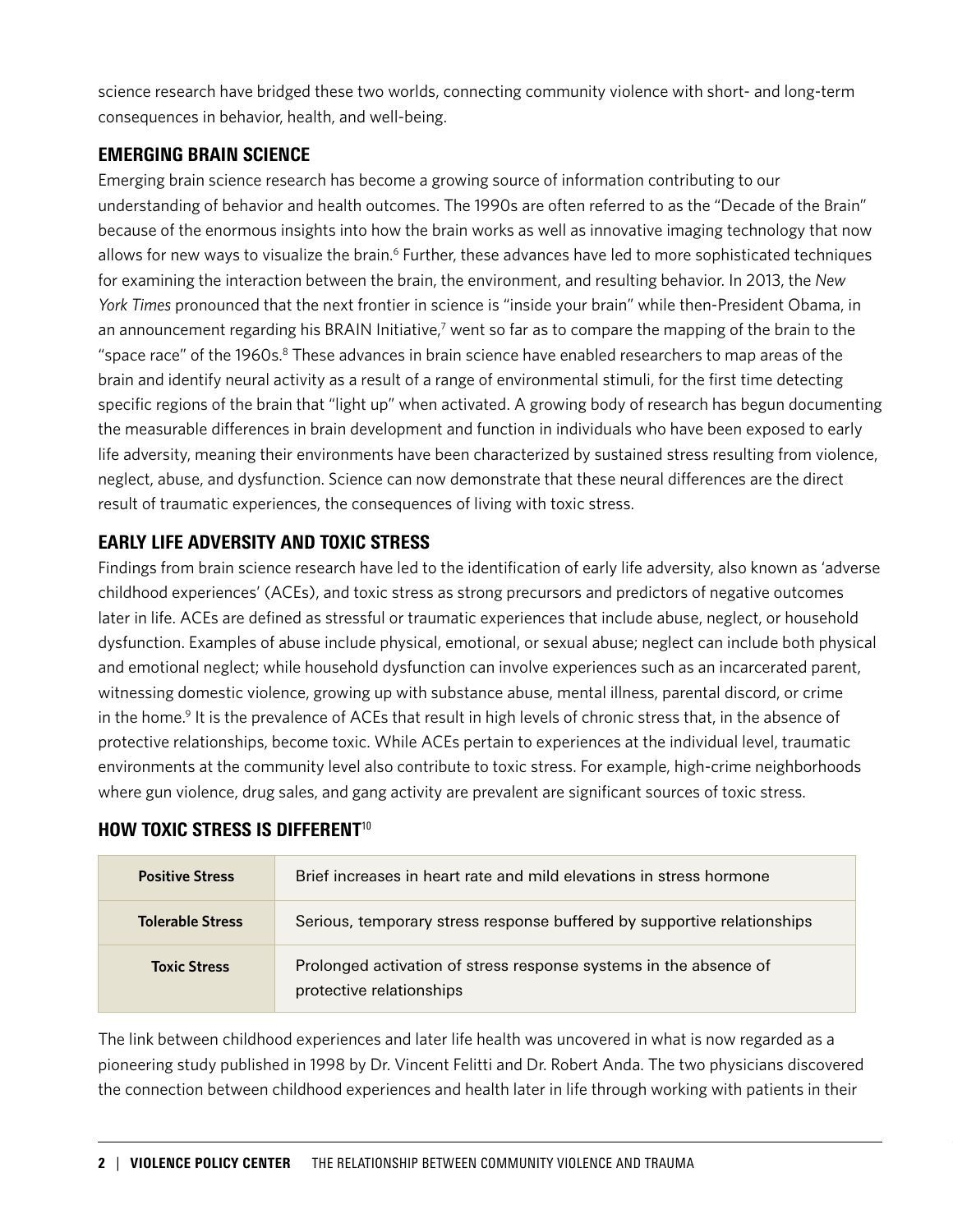health appraisal clinic. The research examined a total of more than 17,000 adult Kaiser Permanente patients, who were surveyed in two waves of data collection about trauma experienced during their childhood. The responses were reviewed together with participants' medical histories. The researchers found that more than half of the mostly white participants, the majority of whom had attended or graduated college, indicated they had one or more adverse childhood experiences. The authors concluded that they "…found a strong graded relationship between the breadth of exposure to abuse or household dysfunction during childhood and multiple risk factors for several of the leading causes of death in adults."<sup>11</sup> In other words, the higher the number of ACEs one experienced, the higher the risk for disease and illness.

The recognition that ACEs are causally linked to poor behavior and health consequences later in life has laid the foundation for a quickly expanding body of research into the implications of traumatic experiences on a host of biological and behavioral indicators, including explorations into mental health, chronic disease, educational outcomes, and increased likelihood of criminal behavior.

## WHY ARE WE TALKING ABOUT ACES?

What does trauma have to do with gun violence? It turns out that ACEs are the result of traumatic experiences – examples of which include living in violent communities characterized by gun violence, living in persistent fear, as well as historic racism and oppression. Brain scans and neural mapping have revealed *how* traumatic experiences alter neural development – and altered neural development has implications for health and behavior. One way this happens is that traumatic experiences trigger the stress response in the body.

Strong and persistent activation of the body's stress response systems (i.e., increases in heart rate, blood pressure, and stress hormones such as cortisol and cytokines) can result in the permanent disruption of brain circuits during the sensitive periods in which they are maturing. $12$ 

Most people are familiar with what happens to the body when it's under duress: pupils dilate; the heart pumps faster; and, the body is flooded with adrenaline. Experiencing stressful situations that are relatively brief is a normal and expected part of life. However, when the body experiences prolonged, sustained exposure to stressful environments, often referred to as *toxic stress* in the literature, the result can be weakened or impaired systems that negatively affect brain development with lasting consequences. This is especially critical for young children whose brains are still developing.

Those who live in high-crime neighborhoods marked by elevated levels of community violence are at an increased risk for experiencing toxic stress – and altered neural development. Community violence is one of 13 types of trauma, discussed in greater detail below.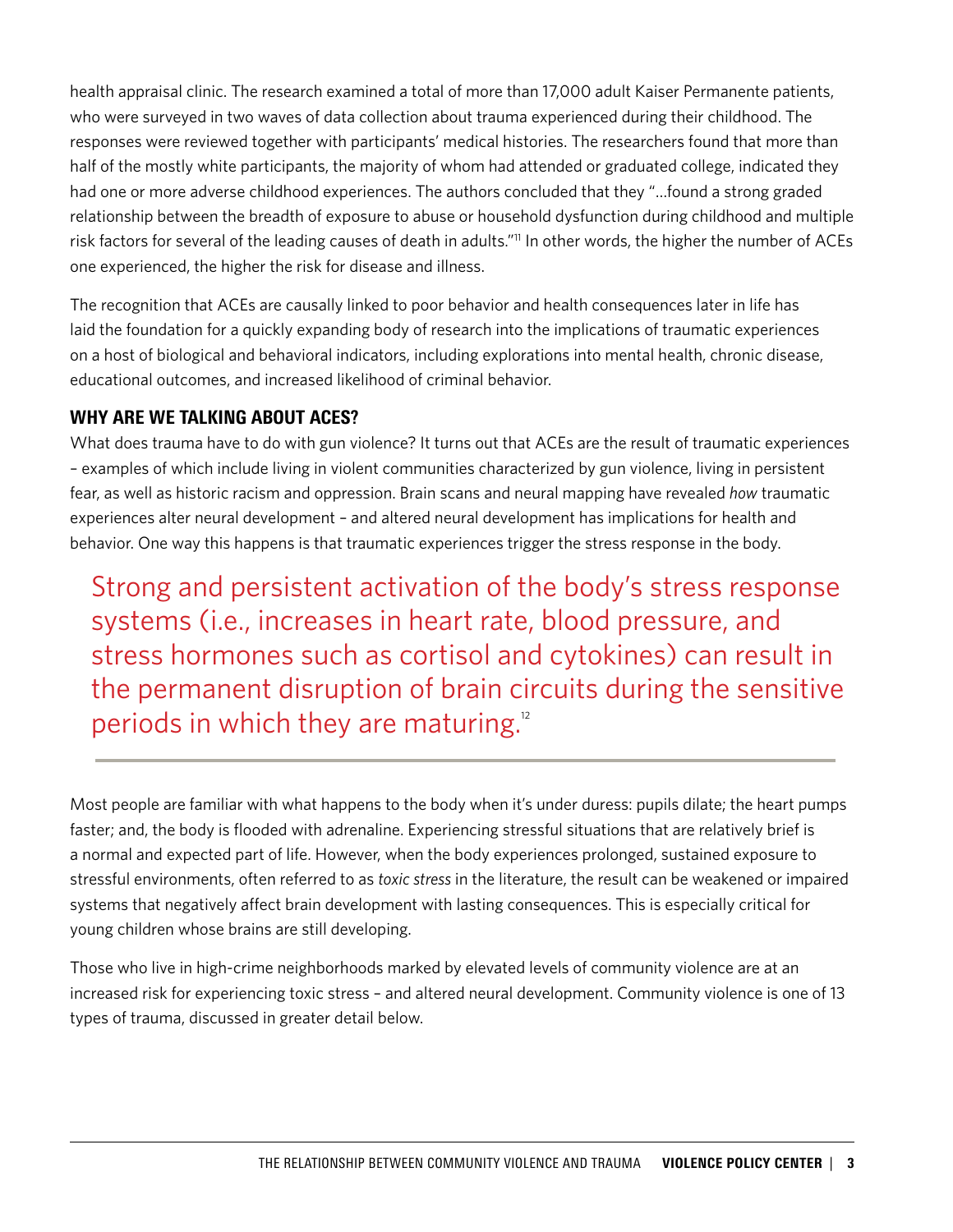## HOW STRESS AFFECTS THE BRAIN

*When a young child's stress response systems are activated within an environment of supportive relationships with adults, these physiological effects are buffered and brought back down to baseline. The result is the development of healthy stress response systems. However, if the stress response is extreme and long-lasting, and buffering relationships are unavailable to the child, the result can be damaged, weakened systems and brain architecture, with lifelong repercussions.*

#### *Center on the Developing Child, Key Concepts of Toxic Stress*

For further reading: http://developingchild.harvard.edu/key\_concepts/toxic\_stress\_response/

## TYPES OF TRAUMA

Most people recognize the circumstances that cause trauma, especially those featured prominently in the news such as head trauma resulting from football injuries or veterans suffering from war-related posttraumatic stress disorder (PTSD). However, few are aware that there are 13 discrete types of trauma, including community violence, identified by The National Child Traumatic Stress Network.<sup>13</sup>



Community violence is defined as, "Exposure to intentional acts of interpersonal violence committed in public areas by individuals who are not intimately related to the victim."14 Examples of this type of violence include gang disputes, bullying, and shootings that take place at school or in the neighborhood. Community violence is both a *type* of trauma and a *dimension* of trauma. Community violence is a type of trauma when it's describing the kind of violence that contributes to unhealthy development, such as defined above. Community violence is a *dimension* of trauma when it's used to designate who is affected by the violence – such trauma can occur at the individual or interpersonal or community level. For example, an individual who has experienced trauma at the individual level such as physical abuse, may also reside in a violent neighborhood, where the trauma of community violence is also present.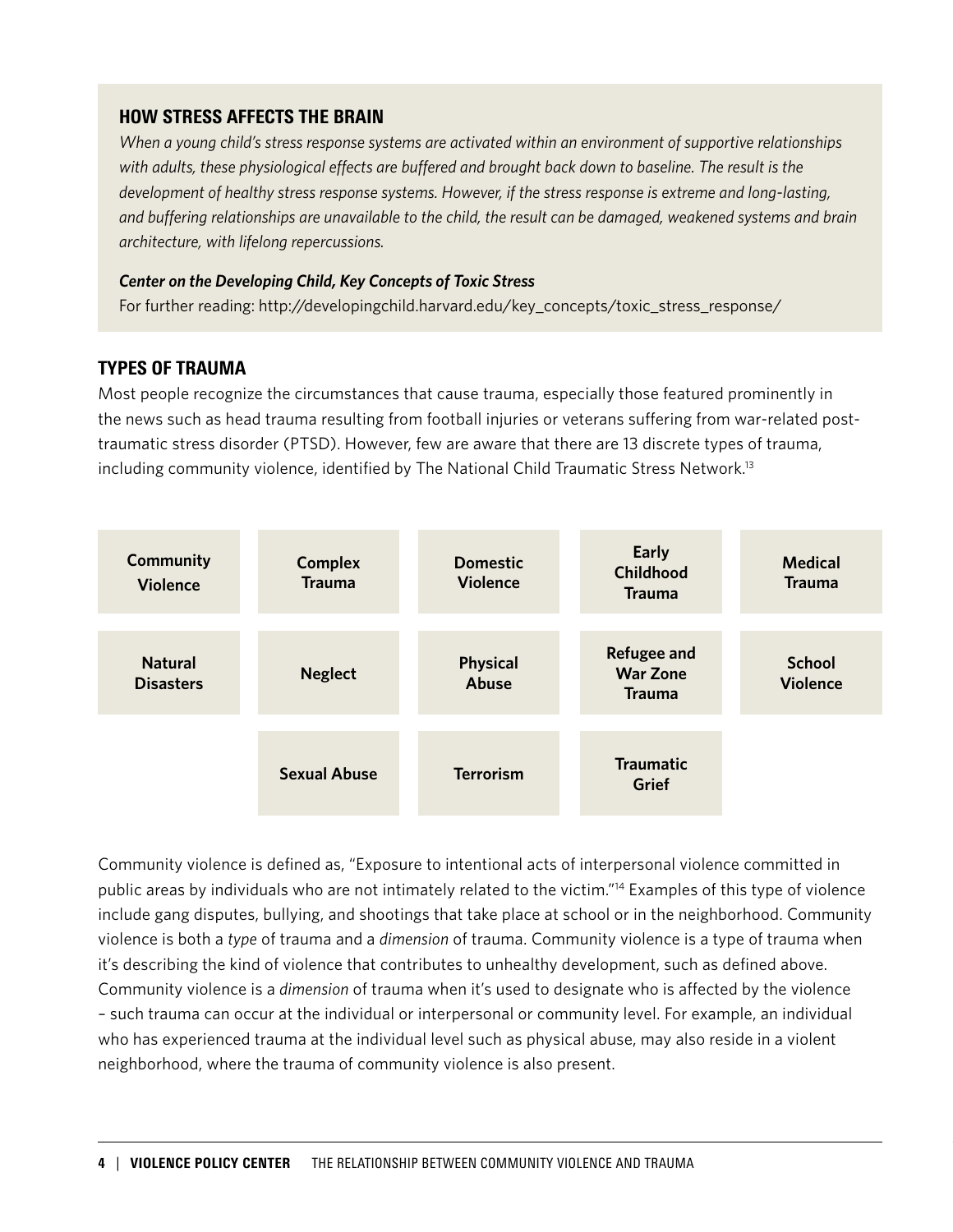When a kid grows up in poverty with chronic discrimination, and sometimes various forms of child maltreatment, and is also exposed to community violence, it's a pile-on effect. It's like they're growing up in a war zone. It changes their developmental pathways."<sup>15</sup>

When more than one type of trauma occurs, often over a sustained period of time, it is referred to as *complex trauma*. Individuals with complex trauma are more likely to develop PTSD, which is classified as a type of mental health disorder.

The emergent research has illuminated relationships between traumatic experiences and a wide range of negative outcomes. While individuals can be exposed to different forms of violence – such as domestic violence or violence that occurs at school, this report focuses on the impact of community violence and reviews implications across three domains, including: learning and development; mental health and behavior; and, chronic illness. The following sections explore these domains in greater detail.

### IMPACT OF TRAUMA

Since the late 1980s, researchers have recognized the potential for harm as a result of exposure to persistent and sustained community violence.<sup>16</sup> As gun violence and drug sales spiked at the end of the 1980s and continued into the early 1990s, the impact of living in these conditions was addressed. A review of this research reveals a significant connection between exposure to community violence and psychological symptoms expressed both internally, such as depression and anxiety, and externally, such as aggressive and violent behavior.17 Further, for youth and adolescents living in urban areas, estimates of exposure to some type of violence range from 50 percent to 96 percent.<sup>18</sup> This includes experiencing or witnessing the most extreme kinds of community violence first-hand— such as shootings, stabbings, and assaults— as well as less serious but prevalent types of violence, such as robberies or drug dealing.<sup>19</sup> As the co-author of recent research examining the effects of gun violence on adolescent mental health stated, "Exposure to violence involving highly lethal weapons is associated with higher trauma symptoms, over and above exposure to all other types of violence, making it a strong contributor to adolescent depression, anxiety and aggression."<sup>20</sup> Researchers have also discovered that development can be negatively impacted even if individuals are not directly exposed to violent events.<sup>21</sup> As a result of the pervasive and continuous violence, some researchers have come to draw parallels between violent communities and war zones, where there is "no foreseeable end to the combat."<sup>22</sup> According to a Philadelphia-based emergency room doctor:

It was clear…that patients…who land in the hospital with knife or gun wounds, can have more than bodily injuries. They often also suffer the psychological trauma we normally associate with war or catastrophic natural disasters.<sup>23</sup>

Researchers describe how the pervasive fear of violence contributes to residents' sense that they are continually at risk for victimization, particularly if they've been personally victimized.<sup>24</sup> The views of the same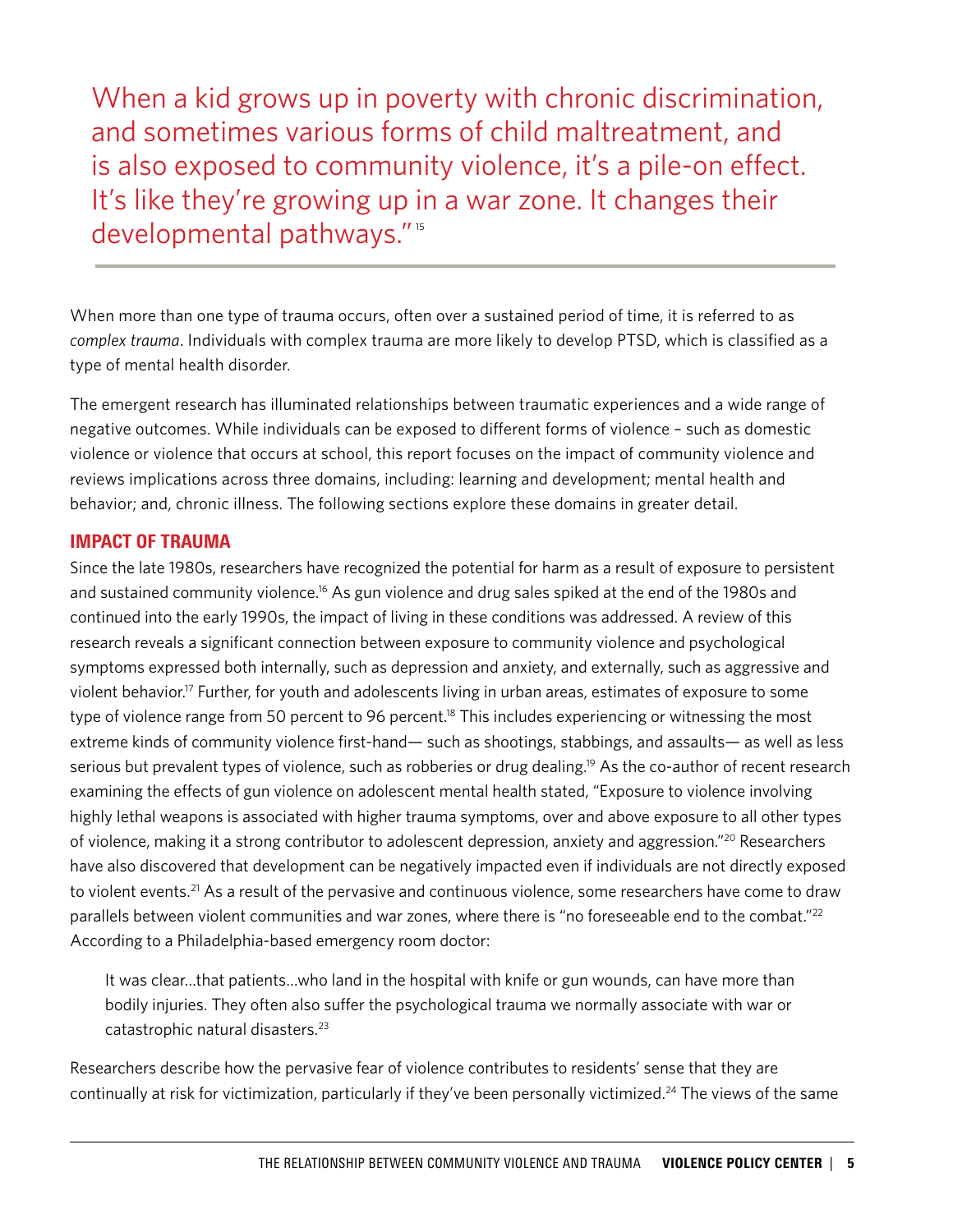emergency room doctor were summarized as such: "People suffering severe psychological trauma live on a hair trigger…Some crime victims who never carried a gun start carrying after they are attacked, determined that next time they will shoot first."25

This condition, where one's safety is perceived to be in constant jeopardy has been referred to as *collective traumatization*. Living in constant fear has clear repercussions on learning and development, discussed in greater depth in the following section.

## LEARNING & DEVELOPMENT

Research findings have left little doubt that exposure to traumatic experiences impact how people develop and navigate their surroundings. Exposure is directly correlated with changes at the individual level, such as altered neural development and impaired learning as well as influencing the way people interact with their world. These changes have implications beyond the interpersonal. They can result in diminished academic achievement and reduced career aspirations while negatively influencing later performance in the workplace and the community.<sup>26,27</sup>

# Research…does clearly show that children exposed to violence are at greater risk of various developmental problems.<sup>28</sup>

When people experience high levels of sustained stress, their bodies respond by adapting to the stressful environment. Most often, this takes place when the body's stress response system has been activated. Without the buffers or supports to help the body return to a normal state, such as a sense of safety or a caring adult, the body remains at this heightened state – the fight, flight, or freeze response. During this state, the body is flooded with adrenaline and cortisol – two hormones that assist the body in survival mode. However, when there is no relief, no return to safety, and the body remains in fight-or-flight mode, it experiences a prolonged and harmful strain, which results in a disruption in the development of brain circuitry. This is especially true for young children whose brains are at a critical time of development.

Chronic activation of the body's stress response systems has been shown to disrupt the efficiency of brain circuitry and lead to both immediate and long-term problems in learning, behavior, and both physical and mental health.<sup>29</sup>

Prolonged exposure to stress has been shown in animal studies to impede the development of the part of the brain responsible for executive functions, such as making and following plans, controlling and focusing attention, inhibiting impulsivity, and decision-making.<sup>30</sup> The consequences include difficulty learning, following rules, and controlling behavior which can manifest in poor academic performance and a resultant increase in delinquency,<sup>31</sup> as well as reduced attendance and graduation rates.<sup>32</sup> For example, one study of elementary school children who had witnessed or experienced numerous violent events found on average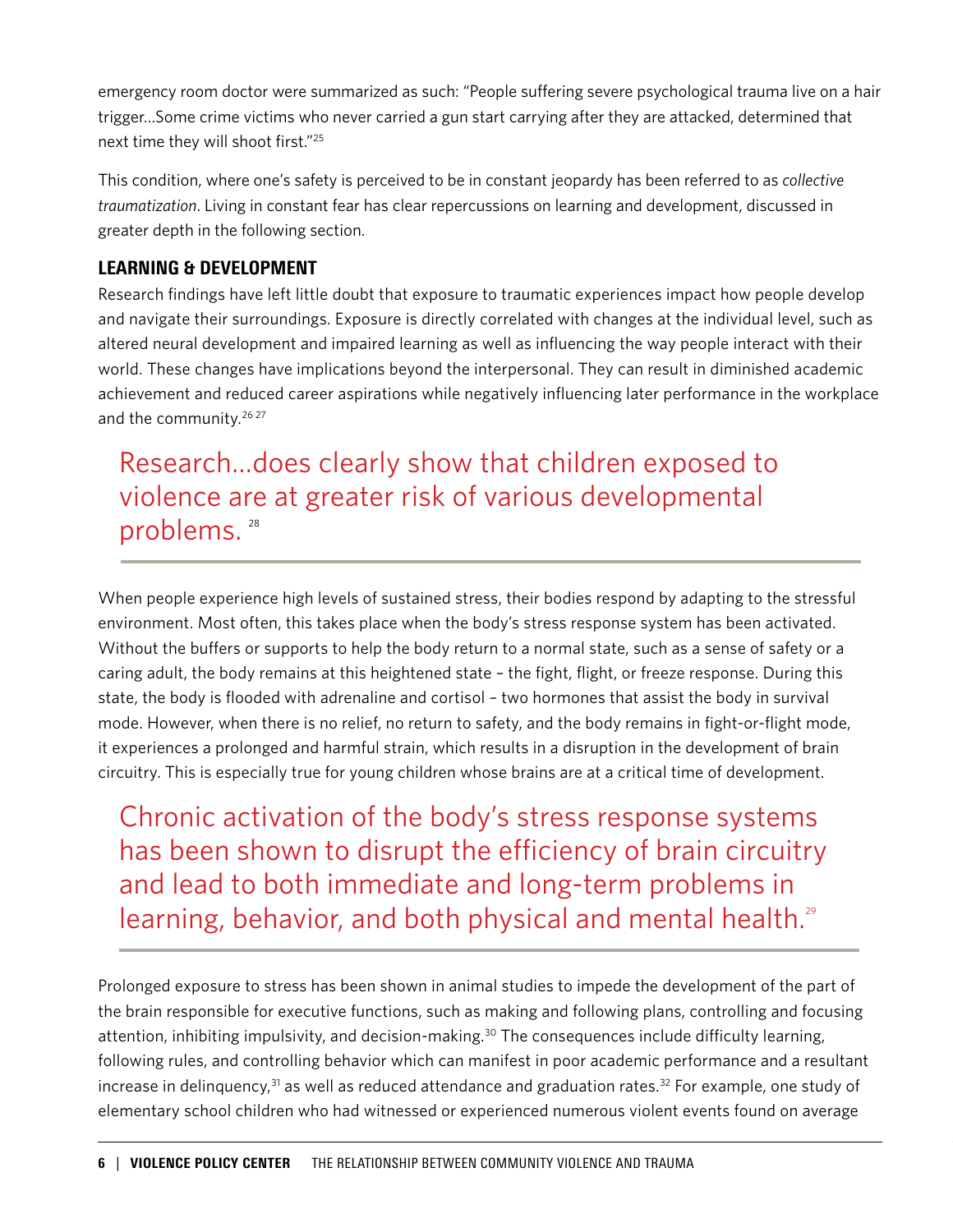that they scored seven points lower on IQ assessments, and nearly 10 points lower in reading ability. $33$ Diminished academic achievement among youth who witness community violence has also been shown to persist over time, underscoring the long-term impact of such damage.<sup>34</sup>

Further, there is evidence that when individuals live in constant fear for their own safety or those around them, such as may result from residing in a violent community, the body responds by incorporating fearfulness into a more generalized outlook, where every situation holds the potential to bring about harm.35 Tony Thompson, a social worker with Healing Hurt People, a Philadelphia-based program, describes this phenomenon as, "You look at the world differently: Every action, every movement is about creating a sense of safety."36

Remaining in a constant state of fear also traps an individual in a state of chronic emotional and physiological hyperarousal.37 Research has revealed that children who have experienced high levels of trauma "develop a persistent, low-level fear, and respond to threats either with dissociation (separating certain ideas or emotions from the rest of their mental activity to avoid stress or anxiety) or with an unusually heightened state of arousal."38 The impact on behavior is that affected individuals lose the ability to differentiate between threat and safety – for example, reading an ambiguous facial expression as menacing and angry.39

This has implications for how those affected develop relationships across all areas of their life. For example, there is evidence that chronic fear can compromise one's ability to form trusting relationships, where automatic wariness and suspicion evolve as survival strategies.<sup>40</sup> These neural adaptions to violent surroundings are so pervasive researchers have shown that they persist even when an individual is removed from an unsafe environment, and it is no longer necessary to regard others as untrustworthy.<sup>41</sup> Additionally, these lasting effects have been shown to inhibit the development of confidence and a secure sense of self.<sup>42</sup> Finally, evidence points to the transmission of generalized fear between traumatized parents to their children, who witness their caregivers' response to living amid community violence, resulting in generations 'sharing' the impact of community violence.

Researchers have further associated generalized fear with setting the foundation for the development of mental health and anxiety disorders such as post-traumatic stress disorder.<sup>43</sup> The impact of community violence on mental health is addressed in the following section.

#### **Consequences of Community Violence on Learning and Development**

- Reduced academic performance, lower education and career aspirations
- $\blacksquare$  Difficulty forming trusting relationships
- $\blacksquare$  Impaired development of the prefrontal cortex (the part of the brain responsible for executive functions such as making and following plans, focusing attention, controlling impulsive behaviors, and integrating information to inform decision-making)
- $\blacksquare$  Inability to differentiate between threat and safety
- $\blacksquare$  Inhibited development of confidence and a secure sense of self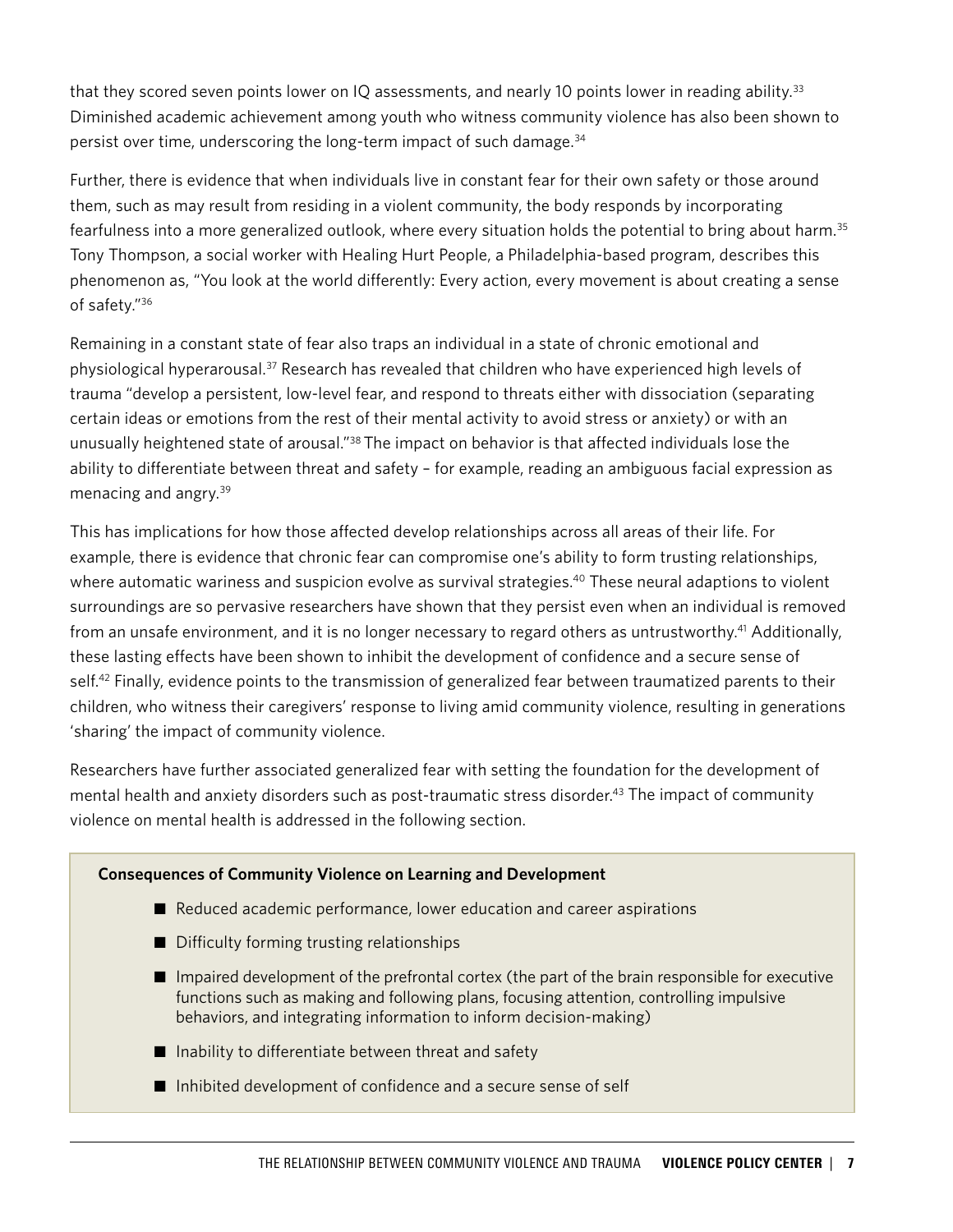## MENTAL HEALTH & BEHAVIOR

In addition to the effects on learning and development, exposure to trauma stemming from community violence has been linked to a host of mental-health issues that negatively impact emotional wellbeing and behavior.<sup>44</sup> Recent research reveals that "Exposure to violence involving highly lethal weapons is associated with higher trauma symptoms, over and above exposure to all other types of violence, making it a strong contributor to adolescent depression, anxiety and aggression."45 Some of the most critical mental-health issues include post-traumatic stress disorder (PTSD), depression, substance abuse, sleep disturbance, and suicidal ideation. Of these, PTSD is most frequently and strongly associated with exposure to community violence.<sup>46</sup> PTSD is defined by the Mayo Clinic as, "a mental health condition that's triggered by a terrifying event — either experiencing it or witnessing it. Symptoms may include flashbacks, nightmares and severe anxiety, as well as uncontrollable thoughts about the event."47 When violence occurs in shared spaces, as is so frequently the case with community violence, victims and witnesses who suffer from PTSD are likely to be triggered by memories every time they pass the scene of the event, leading to changes in behavior patterns.<sup>48</sup>

Individuals who suffer from PTSD may manifest a dangerous combination of hyper-vigilance with an impaired ability to regulate their behavior, resulting in explosive behavior and overreactions to perceived threats. In this way, the cycle of violence becomes clear – acts of violence create behavior in individuals who then beget violent acts. As one journalist has noted, "Violence creates trauma, but trauma also creates violence. Hurt people hurt people. People with PTSD are hypervigilant, seeing disrespect where none exists. They self-medicate with alcohol and drugs. They are emotionally numb, indifferent to death."<sup>49</sup>

As the most frequently recognized mental health issue associated with community violence, PTSD is not only a diagnosis, but also a kind of emotional prison that prevents people from healing and moving forward in their lives, even impacting younger generations. The age at which youth experience violence has been shown to predict the severity of symptoms. For example, children who are exposed to violence prior to age 11 are three times more likely to develop PTSD than children over age 12.50

Exposure to community violence appears to represent a unique form of trauma that is particularly associated with the development of PTSD symptoms, especially among children and adolescents.<sup>51</sup>

Further, research points to the transgenerational transmission of PTSD, where children whose parents suffer from PTSD are more likely to be victimized themselves – that is, experience interpersonal violence – as well as to develop PTSD when they mature.<sup>52</sup>

In addition to PTSD, research has consistently identified an association between community violence and a long list of mental health symptoms such as dissociation, depression, and anxiety,<sup>53</sup> as well as what one group of researchers refers to as "pathological adaptations" which include desensitization to violence, fatalistic thoughts, hopelessness, and stunted moral maturity.<sup>54</sup>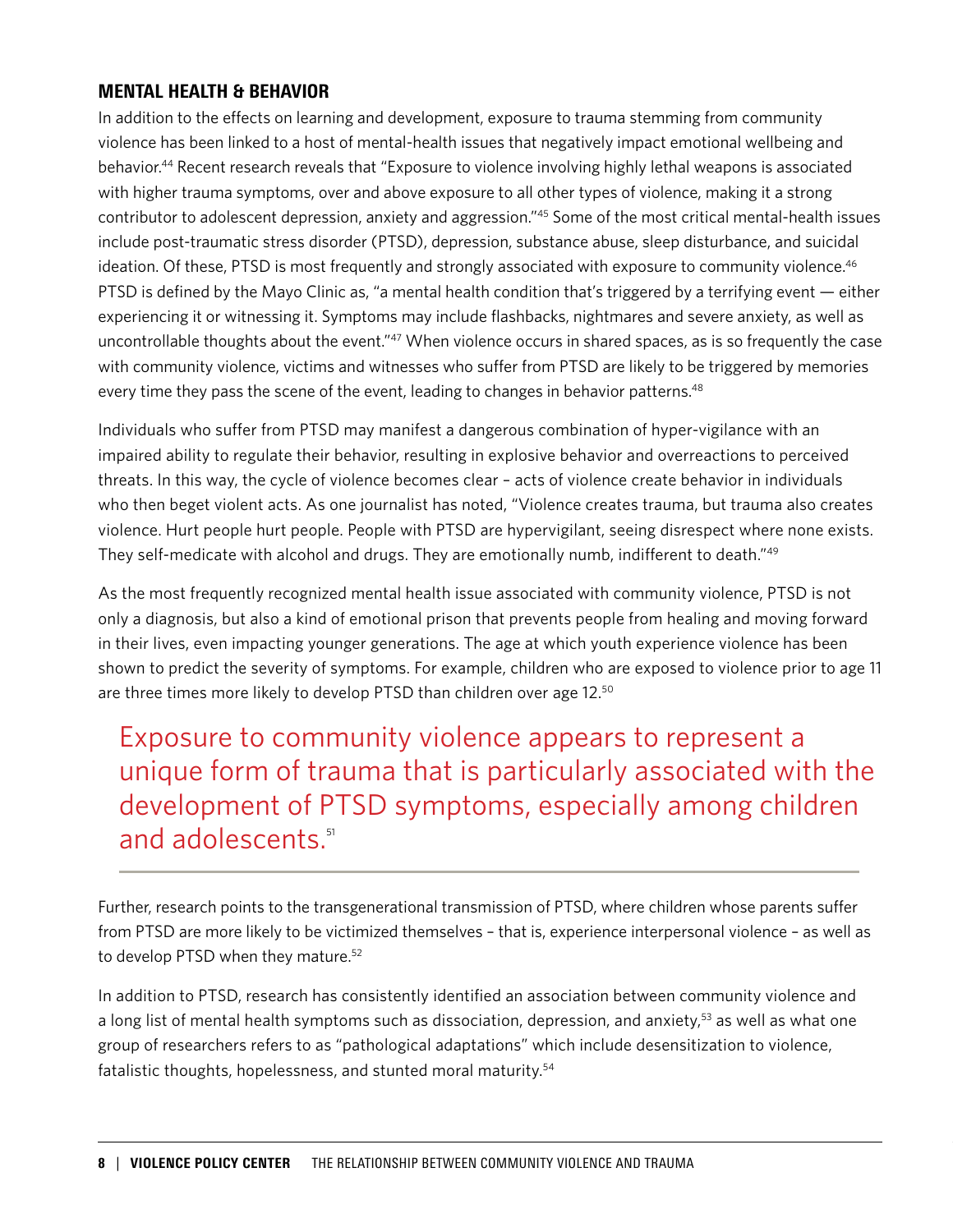It is important to note that these are many of the characteristics frequently used to describe someone who's perceived to feel no remorse – a trait often cited in court cases.

## Repeated trauma can lead to anger, despair, and severe psychic numbing, resulting in major changes in personality and behavior.<sup>55</sup>

The combination of altered neural development with the subsequent potential for development of mental health issues lays the groundwork for changes in behavior stemming from violence exposure. Research consistently reveals a connection between community violence trauma and conduct disorders such as disruptive and aggressive behavior, delinquency, violent crime, and child abuse,<sup>56</sup> noting that youth will often mimic the behavior and attitudes displayed around them – which can result in the normalization of the use of aggression.<sup>57</sup> As violent and aggressive behavior is viewed as the norm, communities engage in a perpetuation of violence as young children come to see this as the way problems are solved. Specifically among children and adolescents, exposure to violence can lead to aggressive behavior and an inability to control behavior.<sup>58</sup>

Additional research has revealed that there is a direct relationship between exposure to violence and the intensity of the resultant symptoms – the greater the exposure, the higher the manifestation of symptoms.<sup>59</sup> Further, these symptoms are experienced differently between genders. Adolescent girls are more likely to suffer from depression and withdrawal, while boys more frequently display hypersensitivity to perceived threats.<sup>60</sup>

#### **Consequences of Community Violence on Mental Health**

- Increased incidence of anger, anxiety, dissociation, and post-traumatic stress disorder
- $\blacksquare$  Increased incidence of substance abuse, sleep disturbance, and suicidal ideation
- $\blacksquare$  Increased incidence of withdrawal or hypersensitivity to perceived threat
- $\blacksquare$  Creates opportunity for transgenerational effects on mental health
- $\blacksquare$  Intrusive thoughts about traumatic event(s)
- Increased incidence of "pathological adaptations" including desensitization to violence, fatalistic thoughts, hopelessness, and stunted moral development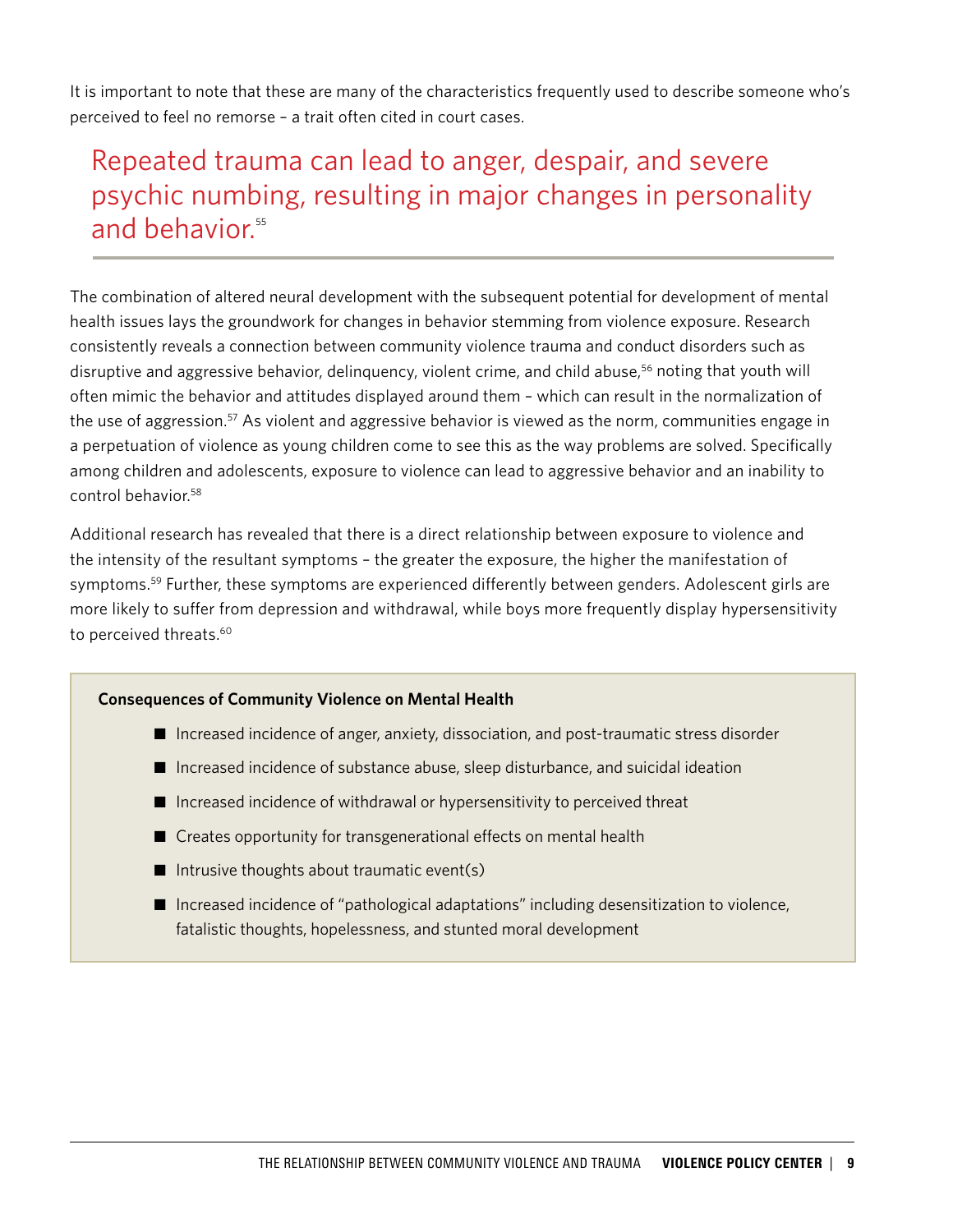

## CHRONIC ILLNESS

Just as with development and mental health, living with violence has documented, negative consequences on one's physical health and has been connected to a wide range of chronic illnesses and debilitating disease.<sup>61</sup> Overwhelming evidence suggests that community and other forms of trauma may cause illnesses or aggravate existing conditions.<sup>62</sup> Individuals who are affected by community trauma are more likely to suffer from asthma, unhealthy eating habits and activity levels, heart disease and hypertension, ulcers and gastrointestinal disorders, diabetes, neurological and musculoskeletal diseases, and lung disease.<sup>63</sup>

The physical cost to residents of exposure to community violence can be broad and deep – affecting nearly every aspect of life – from accessibility of healthy food options to the amount of physical exercise one receives. The following graphics, adapted from The Prevention Institute's Fact Sheet on *Violence and Chronic Illness* identifies the range of health problems that have been linked to exposure to violence.<sup>64</sup>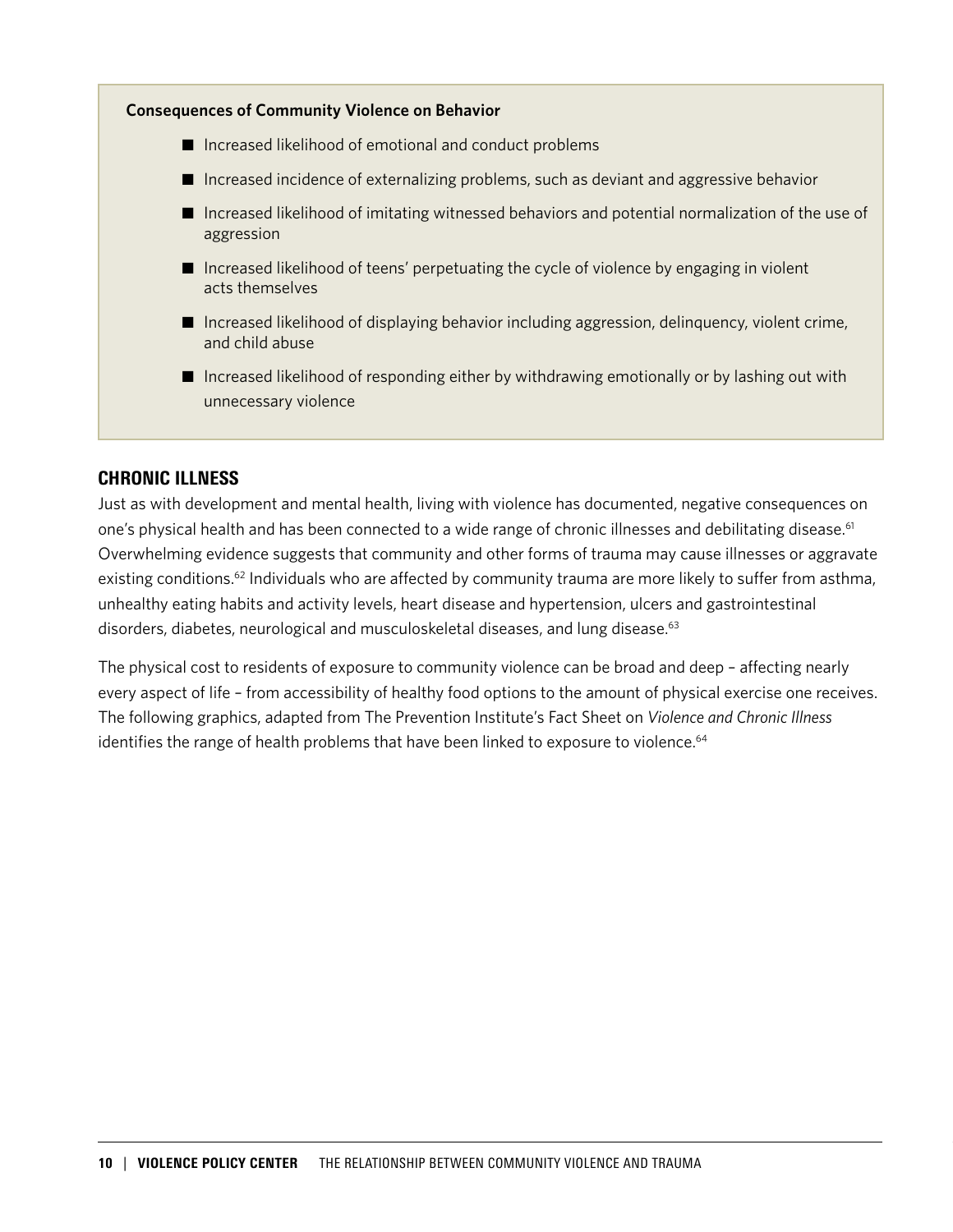## SCOPE OF HEALTH ISSUES ASSOCIATED WITH EXPOSURE TO VIOLENCE





The evidence strongly suggests that the health impacts from exposure to violence can be devastating to those who are affected. There are debilitating consequences that reduce the quality of life as well as lifespan, and incur enormous costs both to the individual as well as to society.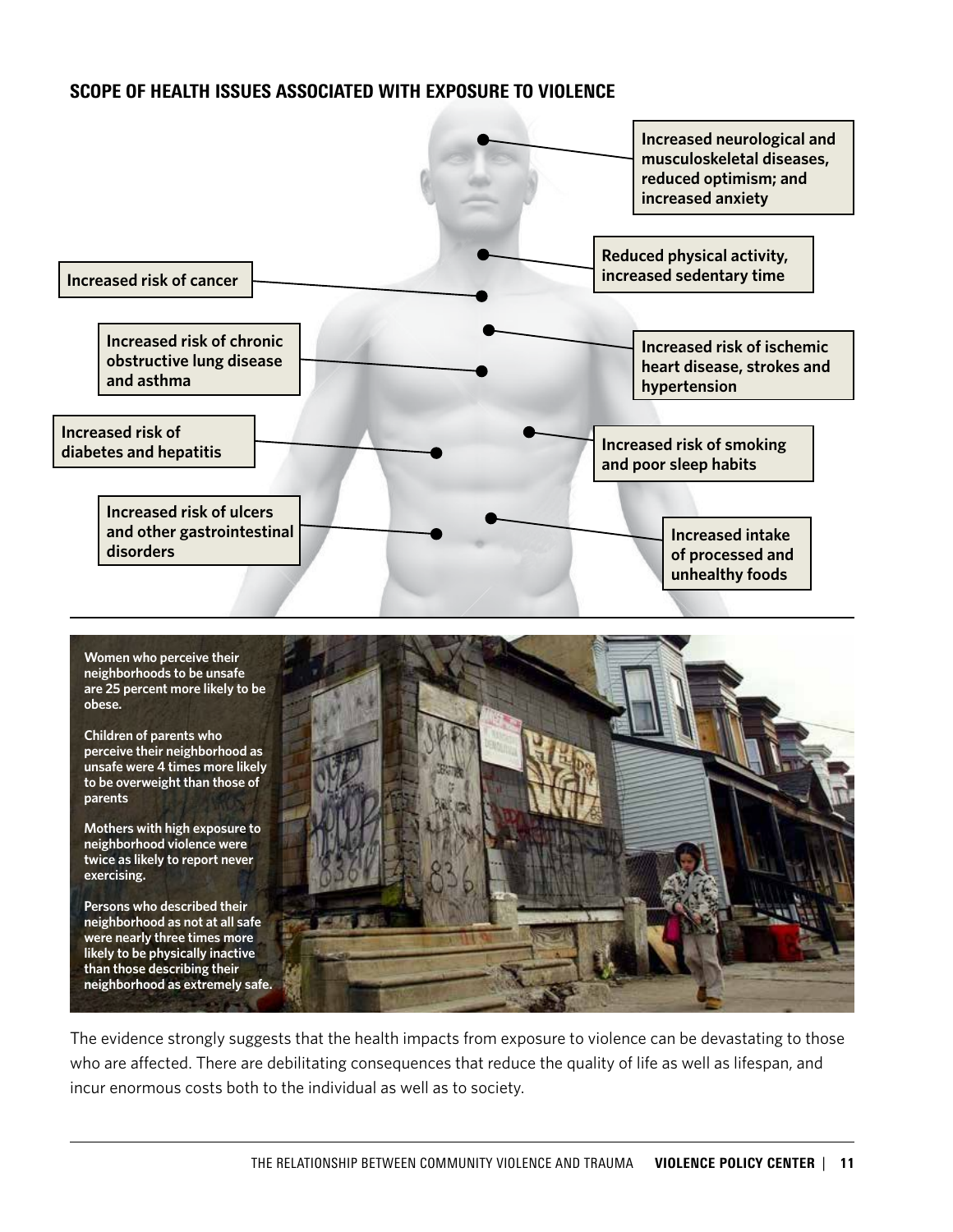## SUMMARY

This report offers resounding evidence that individuals living in communities where violence is prevalent are at increased risk for a broad range of negative health and behavior outcomes. In the context of gun violence prevention, research suggests that living in violent communities compromises residents' ability to break intergenerational cycles of violence. Without large-scale interventions, a neighborhood becomes effectively unable to protect itself against the perpetuation of a culture that is normed in violence. As one observer has noted, there is no post in the post-traumatic stress experienced by many.

Across the three domains – *learning and development, mental health and behavior,* and *chronic illness* – research consistently links violence exposure with outcomes that predispose individuals to be less likely to be healthy and raise healthy children, less likely to live in safe communities, and less likely to complete their schooling and maintain employment.

#### **Impact on Learning and Development**

Disrupts brain development causing lower impulse control and impaired ability to concentrate, make decisions, and follow instructions

Reduces academic performance, lowers education and career aspirations

#### **Impact on Mental Health and Emotional Wellbeing**

Increases incidence of PTSD, substance abuse, and suicide

Causes hypersensitivity to threats and desensitization to violence

#### **Impact on Behavior**

Causes aggressive, violent behavior

Increases acceptance of violence as a legitimate response, leads to perpetuation of cycle of violence

#### **Impact on Chronic Illness**

Increases risk for heart disease, diabetes, cancer, and asthma

Increases risk for obesity and reduced physical activity

The graphic on the next page provides a summary of the many damaging ways in which gun violence can harm individuals and the communities in which they live.

Efforts to mediate the effects of community violence in individuals include education around reducing the prevalence of toxic stress and strengthening relationships between youth and their caregivers. Interventions that occur when children are young have shown to be successful in reducing negative outcomes later in life through helping to stabilize both the child and his/her parent or caregiver. Further, there has been an increase in raising awareness around the impact of childhood trauma in the mainstream media.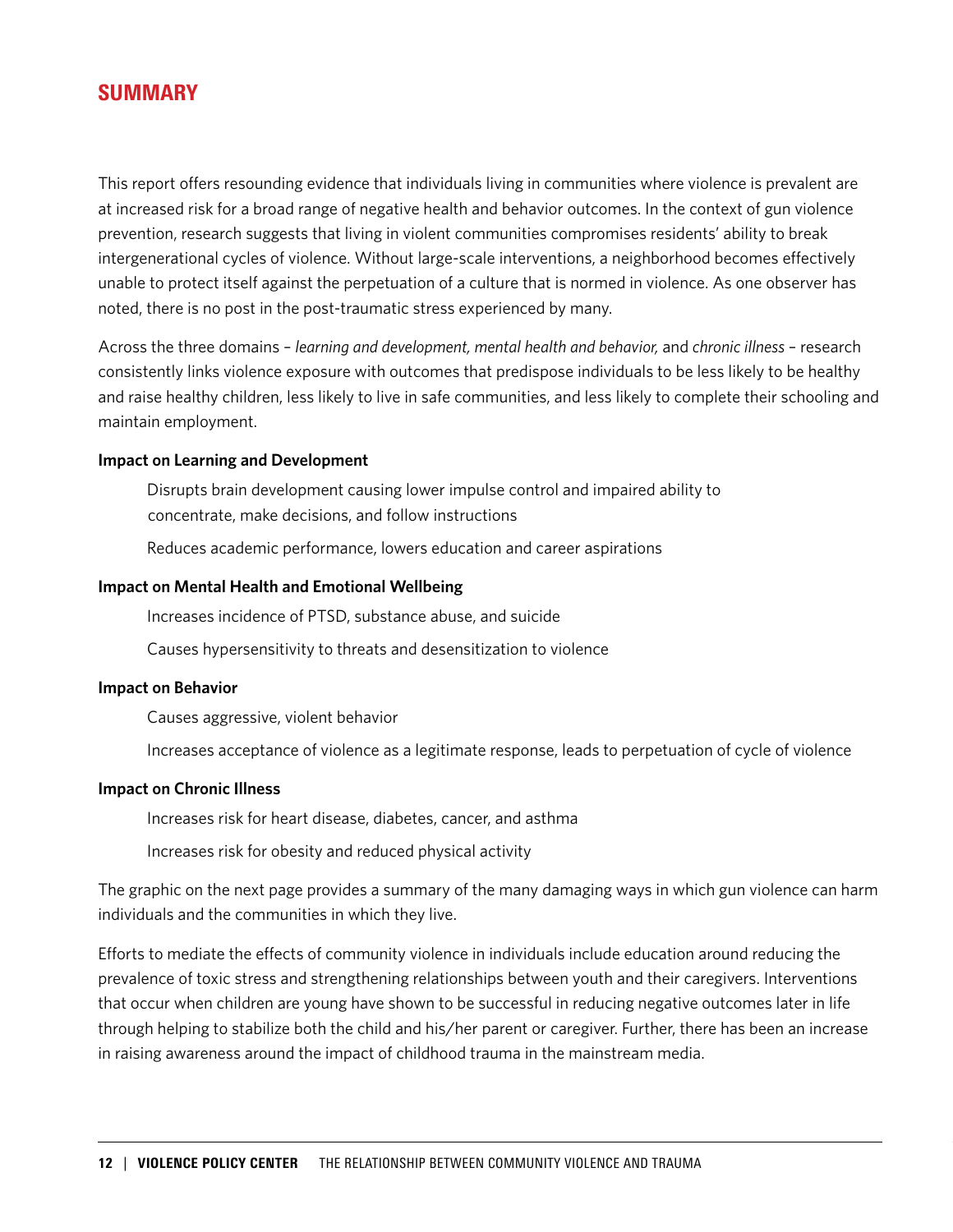An increased understanding of how trauma influences development, health, and behavior can lead to changes in the way many social services are delivered as well as policy at the local and federal levels. In the gun violence prevention community, perhaps the knowledge will help inform strategies that will not only reduce the number of weapons-related deaths, but will address some of the root causes.

#### **WELLBEING**

**Increases risk of PTSD, and "pathological adaptations" such as fatalistic thoughts, desensitization to violence and truncated moral development.**

#### **EDUCATION**

**Disturbs sleep patterns resulting in trouble concentrating, diminished academic performance, educational and career aspirations, and affects brain development.**

#### **HEALTHY COMMUNITIES**

**Influences whether parents allow children to walk to school or play outside. Undermines healthy eating and active living which increases risk of onset of chronic disease.**

**IMPACT OF EXPOSURE TO GUN VIOLENCE**

#### **HEALTH**

**Increases engagement in high-risk behaviors such as: substance and alcohol abuse, promiscuous sex, and experience of chronic illness.**

#### **CRIMINAL JUSTICE**

**Increases likelihood of delinquent behavior; teens respond with "protective behavior" like arming themselves, or joining a gang.**

**ECONOMIC INVESTMENT Influences where people live, work, shop, whether there's a grocery store, or local employment opportunities.**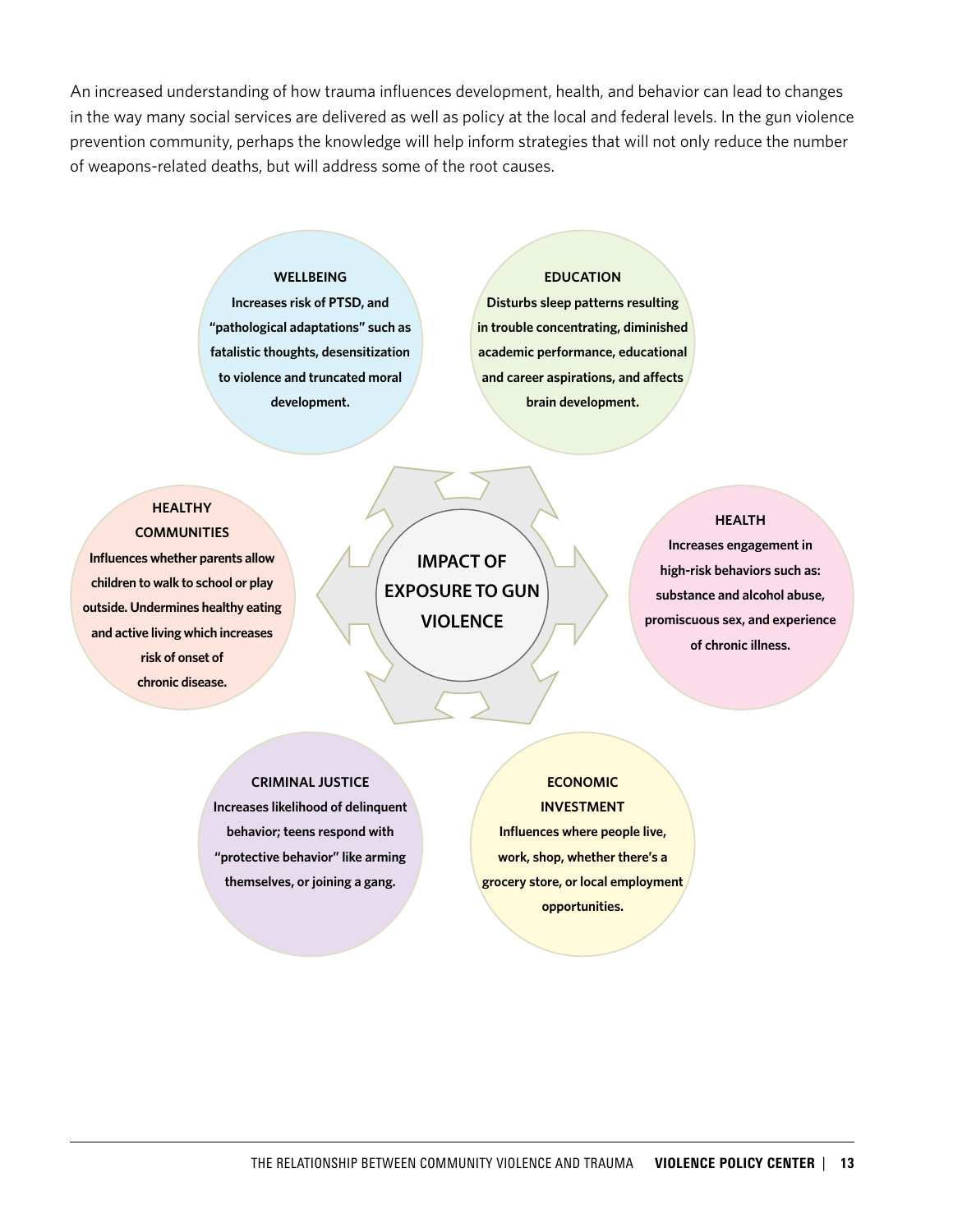## POLICY RECOMMENDATIONS

Policy recommendations to aid in the reduction of trauma, and the lethal violence that helps promulgate it, include the following.

- Provide training on recognizing trauma, and developing skills to address it with staff who are most likely to encounter individuals who have experienced the impact of community violence. These include:
	- Medical settings such as emergency rooms, primary care and pediatrician settings and first responders such as emergency medical technicians;
	- $\Box$  Criminal and juvenile justice entities including law enforcement, probation, and the courts;
	- $\blacksquare$  Individuals who work in the community as outreach workers or advocates;
	- $\blacksquare$  Places of worship;
	- Social services and general assistance such as Medicare, disability, and mental and behavioral health agencies;
	- Education settings such as elementary, middle, and high schools, as well as school-based health clinics.
- $\blacksquare$  Continue to raise awareness on the detrimental impact of firearms in communities, beyond concerns related to lethality, including:
	- $\blacksquare$  Increases in mental, physical, and behavioral health issues;
	- $\Box$  Depressed economic viability for business and employment options;
	- $\blacksquare$  Reduced educational achievement and ability to find and keep a job;
	- $\blacksquare$  Increased likelihood of criminal justice involvement.
- Increase investment in community-based organizations to enable high-quality, targeted services to individuals who are in need. This may include resources for additional training, hiring of staff, management information systems to facilitate data collection, and/or expansion of existing programming.
- Support replication and expansion of effective community-based violence reduction and/or intervention initiatives that work to prevent violence within communities while at the same time connecting residents to job readiness and employment opportunities as well as mental health services.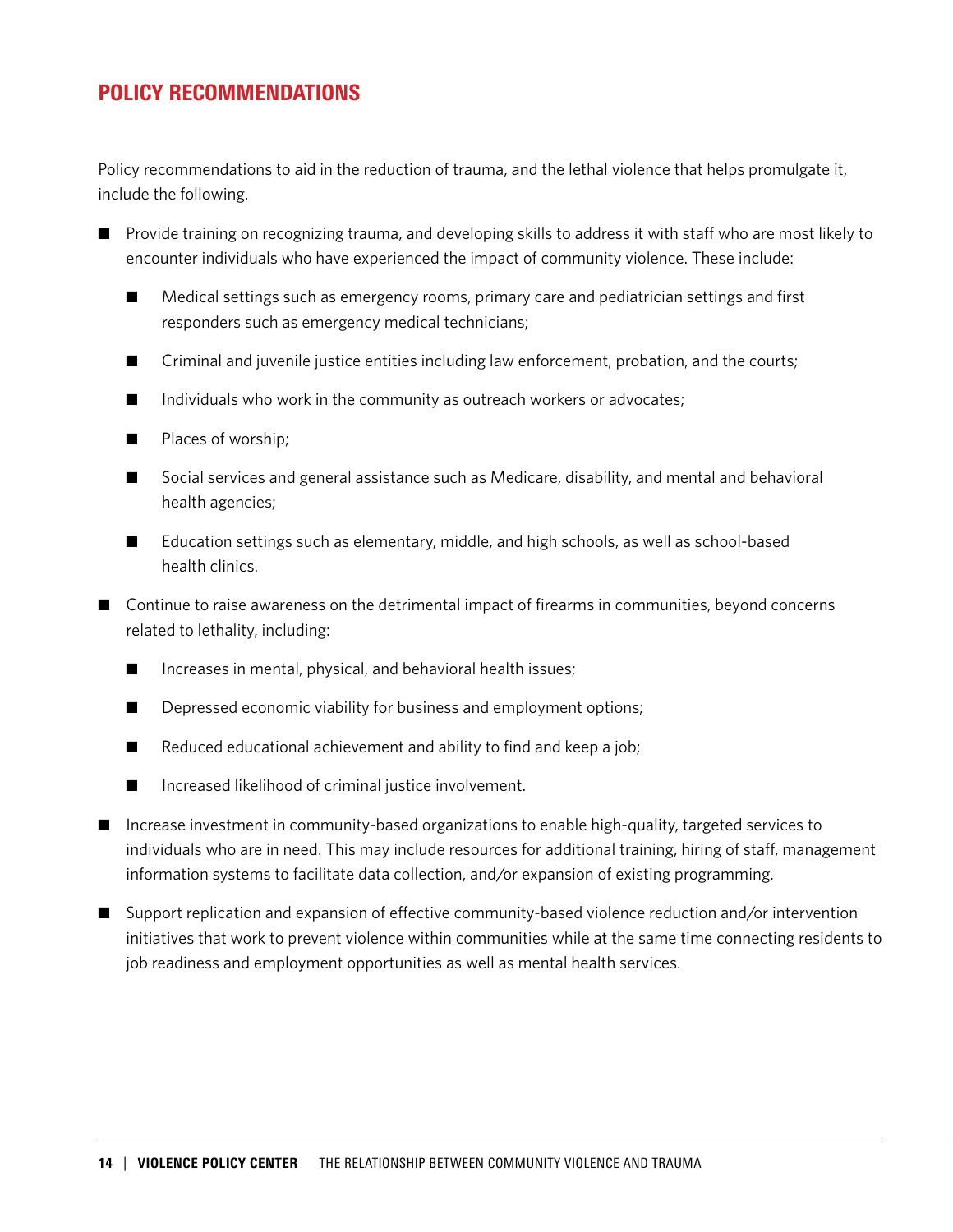- Implement more robust and timely data gathering and analysis related to gun death and injury and the associated trauma, including expansion of the National Violent Death Reporting System (NVDRS) and the National Incident Based Reporting System (NIBRS). Efforts should also be made to release such government data in a more timely fashion.
- Identify the types of firearms and ammunition magazines most closely associated with gun death and injury in the most impacted communities and the methods most commonly employed to introduce firearms into those communities.
- $\blacksquare$  Explore anti-trafficking measures that could help interrupt the flow of illegal firearms to impacted communities.
- Develop public education campaigns and outreach materials to educate communities at risk regarding the risks of firearms in the home.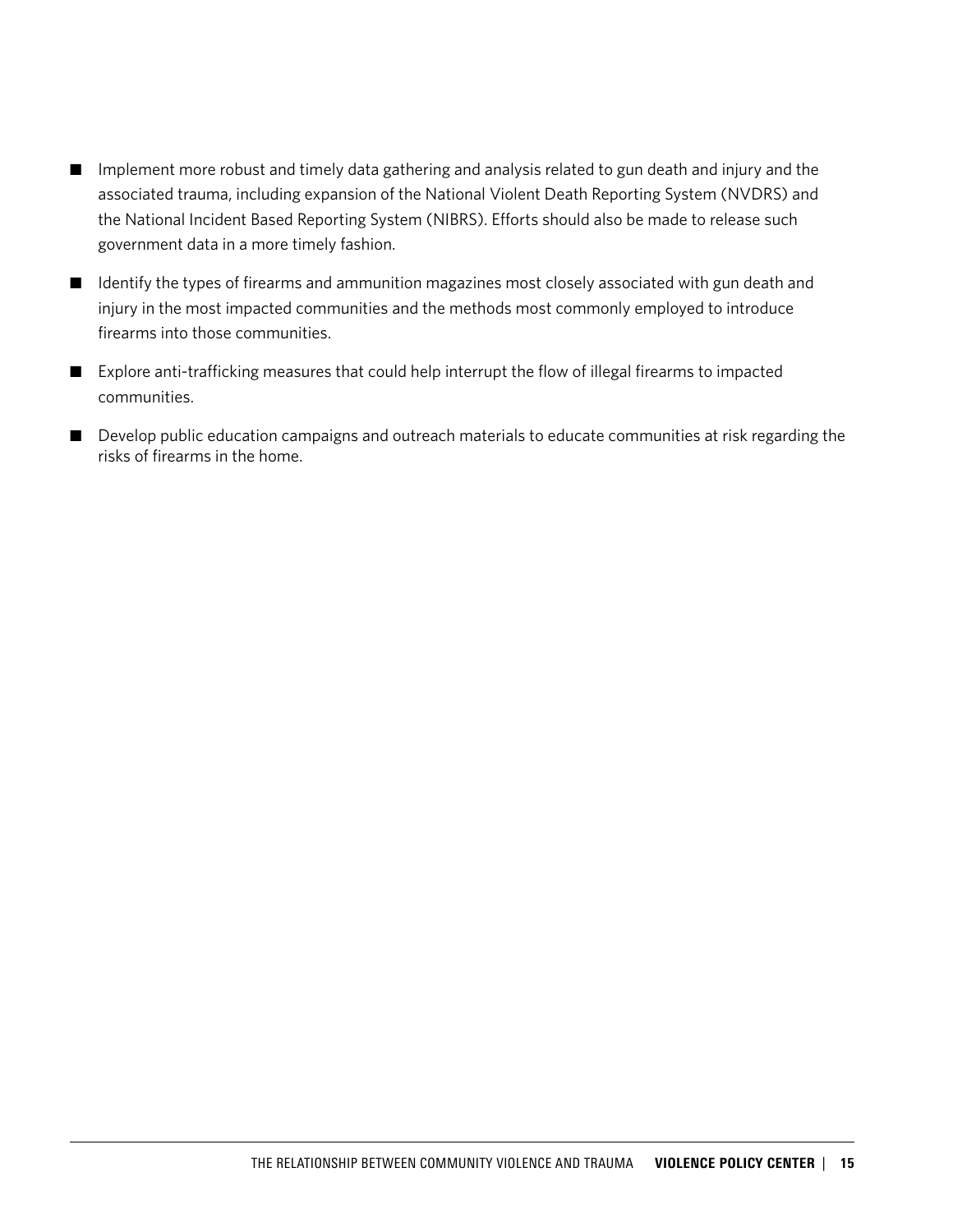## GLOSSARY OF TERMS

#### **Adverse Childhood Experience (ACEs) and early life adversity**

Defined as stressful or traumatic experiences that include abuse, neglect and household dysfunction.

#### **Collective traumatization**

A traumatic psychological event experienced by a group of individuals that may include a whole society. When a large group or whole community has observed traumatic events, they may arouse collective sentiment that can cause a shift in behavior and culture.

#### **Community violence**

Exposure to intentional acts of interpersonal violence committed in public areas by individuals who are not intimately related to the victim.

#### **Complex Trauma**

Describes both children's exposure to multiple traumatic events, often of an invasive, interpersonal nature, and the wide-ranging, long-term impact of this exposure. These events are severe and pervasive, such as abuse or profound neglect. They usually begin early in life and can disrupt many aspects of the child's development and the very formation of a self. Since they often occur in the context of the child's relationship with a caregiver, they interfere with the child's ability to form a secure attachment bond. Many aspects of a child's healthy physical and mental development rely on this primary source of safety and stability.

#### **Positive stress**

Brief increases in heart rate and mild elevation in stress hormones.

#### **Tolerable stress**

Serious, temporary stress response buffered by supportive relationships

#### **Toxic Stress**

Prolonged activation of stress response systems in the absence of protective relationships.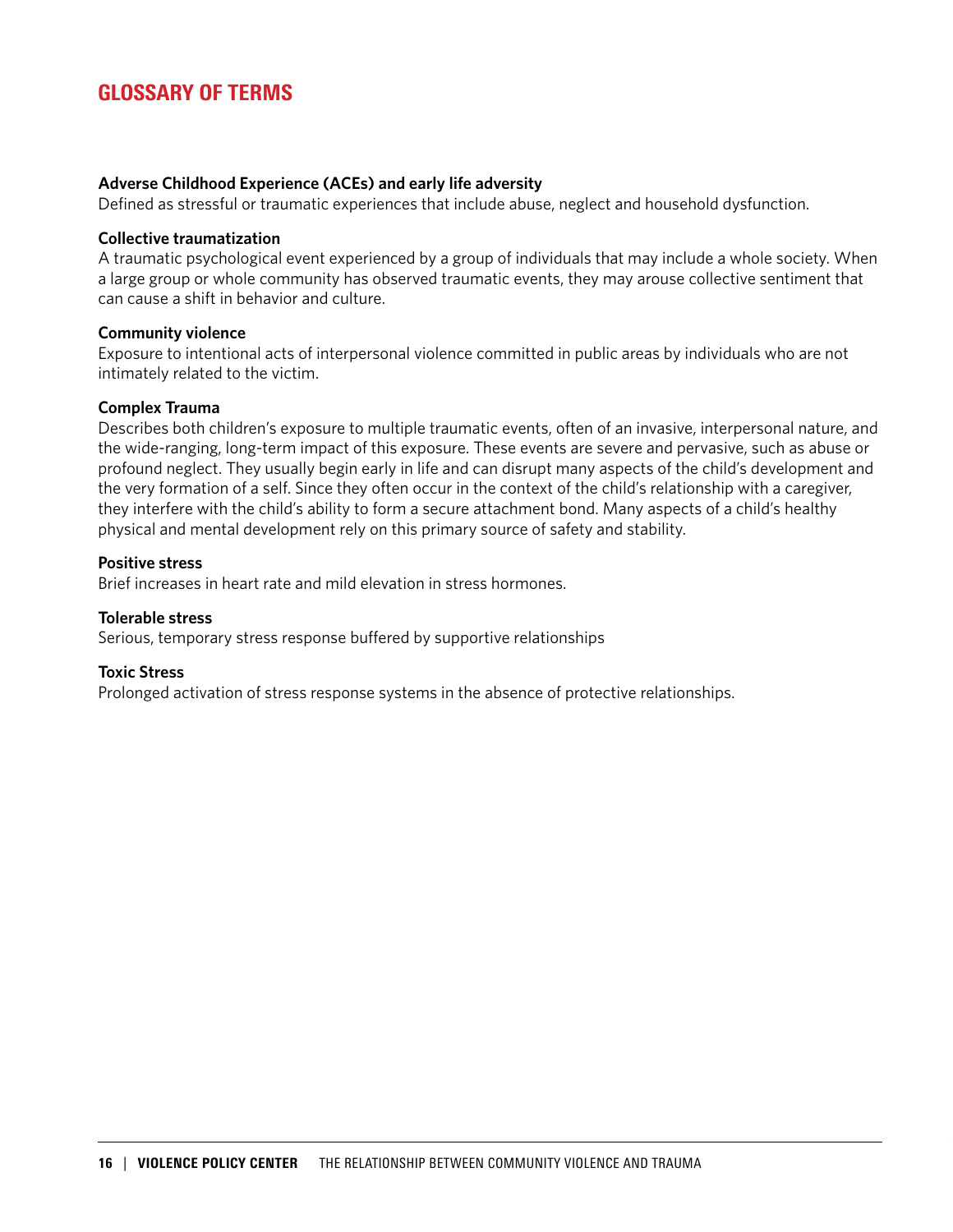## ENDNOTES

- 1. Centers for Disease Control and Prevention, WISQARS database, "10 Leading Causes of Violence-Related Injury Deaths, United States, 2015, All Races, Both Sexes," accessed March 20, 2017 (http://www.cdc.gov/injury/wisqars/index.html).
- 2. Centers for Disease Control and Prevention, WISQARS database, "10 Leading Causes of Violence-Related Injury Deaths, United States, 2015, Black, Non-Hispanic, Both Sexes" and "10 Leading Causes of Violence-Related Injury Deaths, United States, 2015, Hispanic, Both Sexes," accessed March 20, 2017 (http://www.cdc.gov/injury/wisqars/index.html).
- 3. Centers for Disease Control and Prevention, WISQARS database, "10 Leading Causes of Violence-Related Injury Deaths, United States, 2015, White, Non-Hispanic, Both Sexes," accessed March 20, 2017 (http://www.cdc.gov/injury/wisqars/index.html).
- 4. Centers for Disease Control and Prevention, WISQARS database, calculations by Violence Policy Center. In 2015 there were 9,038 black homicide victims, 7,515 of which were killed with a firearm. Accessed February 14, 2017 (http://www.cdc.gov/injury/wisqars/index.html).
- 5. Centers for Disease Control and Prevention, WISQARS database, calculations by Violence Policy Center. In 2014 there were 33,599 fatal gun deaths and 81,304 non-fatal firearm injuries. Accessed May 31, 2016 (http://www.cdc.gov/injury/wisqars/index.html).
- 6. National Institute of Mental Health Strategic Plan (http://www.nimh.nih.gov/about/strategic-planning-reports/index.shtml).
- 7. "The Next Frontier Is Inside Your Brain," *Editorial Observer, The New York Times*, February 23, 2013. "President Obama is making new investments in the "BRAIN" Initiative — a bold new research effort to revolutionize our understanding of the human mind and uncover new ways to treat, prevent, and cure brain disorders like Alzheimer's, schizophrenia, autism, epilepsy, and traumatic brain injury," September 30, 2014 (https://www.whitehouse.gov/share/brain-initiative).
- 8. "Fact Sheet: BRAIN Initiative," White House press release, April 2, 2013 (https://www.whitehouse.gov/the-press-office/2013/04/02/fact-sheet-brain-initiative).
- 9. Substance Abuse and Mental Health Services Administration (SAMHSA), "Adverse Childhood Experiences," accessed May 31, 2016 (http://www.samhsa.gov/capt/practicing-effective-prevention/ prevention-behavioral-health/adverse-childhood-experiences).
- 10. Adapted from *Excessive Stress Disrupts the Architecture of the Developing Brain: Working Paper 3, Updated Edition*, National Scientific Council on the Developing Child, 2005/2014 (http://www. developingchild.harvard.edu, http://46y5eh11fhgw3ve3ytpwxt9r.wpengine.netdna-cdn.com/wp-content/ uploads/2005/05/Stress\_Disrupts\_Architecture\_Developing\_Brain-1.pdf ).
- 11. Felitti, V.J., Anda, R.F., et al., "Relationship of childhood abuse and household dysfunction to many of the leading causes of death in adults. The Adverse Childhood Experiences (ACE) Study," *American Journal*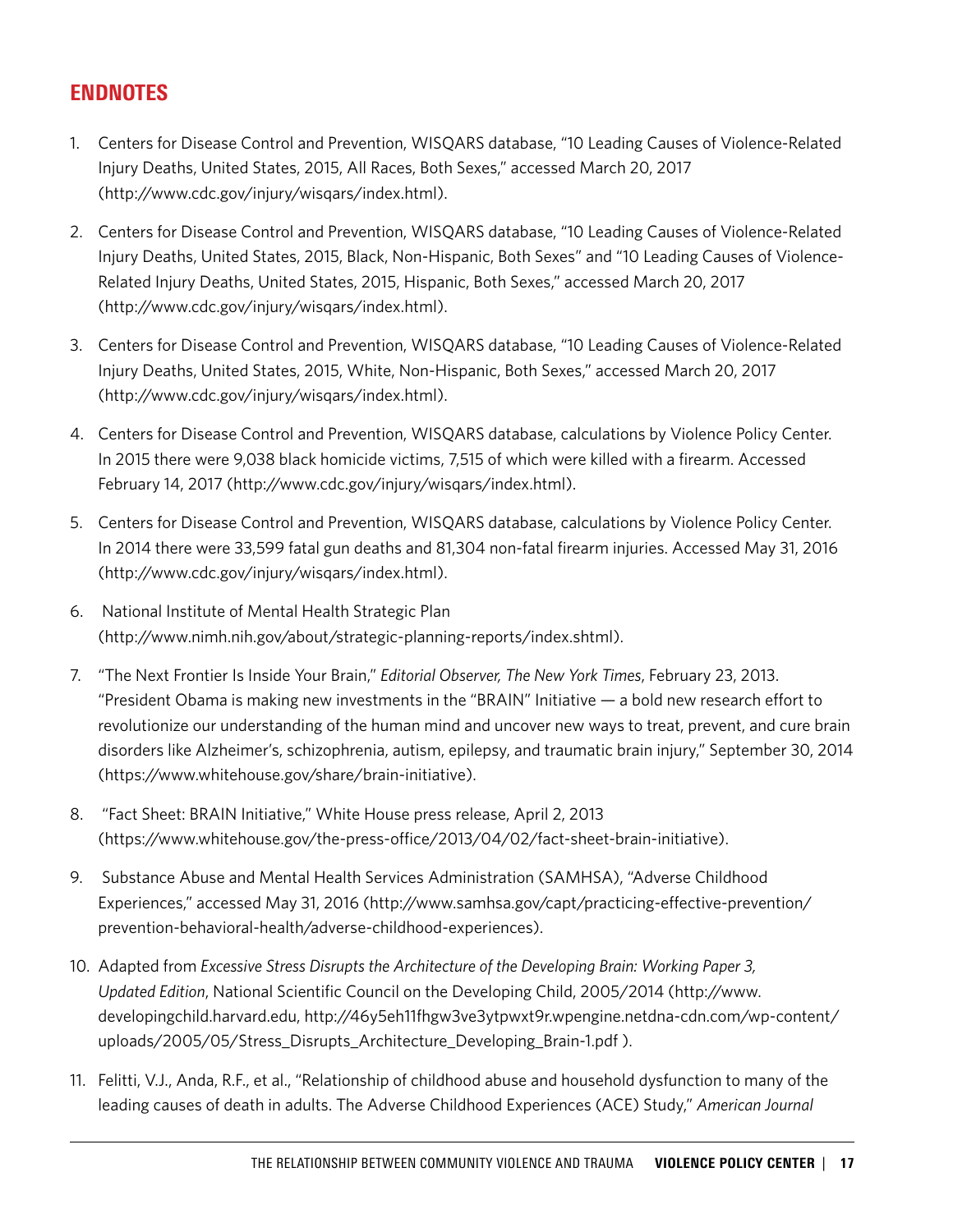*of Preventive Medicine*, 1998 May; 14(4), 245-258. "We found a strong graded relationship between the breadth of exposure to abuse or household dysfunction during childhood and multiple risk factors for several of the leading causes of death in adults" (http://www.ncbi.nlm.nih.gov/pubmed/9635069).

- 12. National Scientific Council on the Developing Child, *The Timing and Quality of Early Experiences Combine to Shape Brain Architecture: Working Paper #5*, 2007 (http://www.developingchild.net).
- 13. The National Child Traumatic Stress Network, "Types of Traumatic Stress" (http://www.nctsn.org/trauma-types).
- 14. The National Child Traumatic Stress Network, "Community Violence" (http://www.nctsn.org/trauma-types/community-violence).
- 15. "Battling America's Other PTSD Crisis," *Yahoo News*, March 6, 2015 (http://news.yahoo.com/battling-america-s-other-ptsd-crisis-194336514.html).
- 16. Fowler, Patrick J., Tompsett, Carolyn J., Braciszewski, Jordan M. Jacques-Tiura, Angela J., and Baltes, Boris B., "Community violence: A meta-analysis on the effect of exposure and mental health outcomes of children and adolescents," *Development and Psychopathology*, 21 (2009), 227-259 (http://psych.colorado.edu/~willcutt/pdfs/fowler\_2009.pdf).
- 17. Fowler, Patrick J., Tompsett, Carolyn J., Braciszewski, Jordan M. Jacques-Tiura, Angela J., and Baltes, Boris B., "Community violence: A meta-analysis on the effect of exposure and mental health outcomes of children and adolescents," *Development and Psychopathology*, 21 (2009), 227-259 (http://psych.colorado.edu/~willcutt/pdfs/fowler\_2009.pdf).
- 18. Fowler, Patrick J., Tompsett, Carolyn J., Braciszewski, Jordan M. Jacques-Tiura, Angela J., and Baltes, Boris B., "Community violence: A meta-analysis on the effect of exposure and mental health outcomes of children and adolescents," D*evelopment and Psychopathology*, 21 (2009), 227-259 (http://psych.colorado.edu/~willcutt/pdfs/fowler\_2009.pdf).
- 19. Fowler, Patrick J., Tompsett, Carolyn J., Braciszewski, Jordan M. Jacques-Tiura, Angela J., and Baltes, Boris B., "Community violence: A meta-analysis on the effect of exposure and mental health outcomes of children and adolescents," *Development and Psychopathology*, 21 (2009),227-259 (http://psych.colorado.edu/~willcutt/pdfs/fowler\_2009.pdf).
- 20. "Gun Violence Takes Toll on Kids' Mental Health, Study Finds," *HealthDay News* June 8, 2015 (https://consumer.healthday.com/mental-health-information-25/child-psychology-news-125/kidsexposure-to-weapons-may-be-tied-to-mental-health-woes-700118.html) in reference to Mitchell, Kimberly J., Hamby, Sherry L., Turner, Heather A., Shattuck, Anne, and Lisa M. Jones, "Weapon Involvement in the Victimization of Children," *Pediatrics*, Volume 136, number 1, July 2015 (http://pediatrics.aappublications.org/content/early/2015/06/03/peds.2014-3966.full.pdf+html).
- 21. *Violence & Youth, Report of the American Psychological Association Commission on Violence and Youth* (1993) p. 42 (http://www.apa.org/pubs/info/reports/violence-youth.aspx).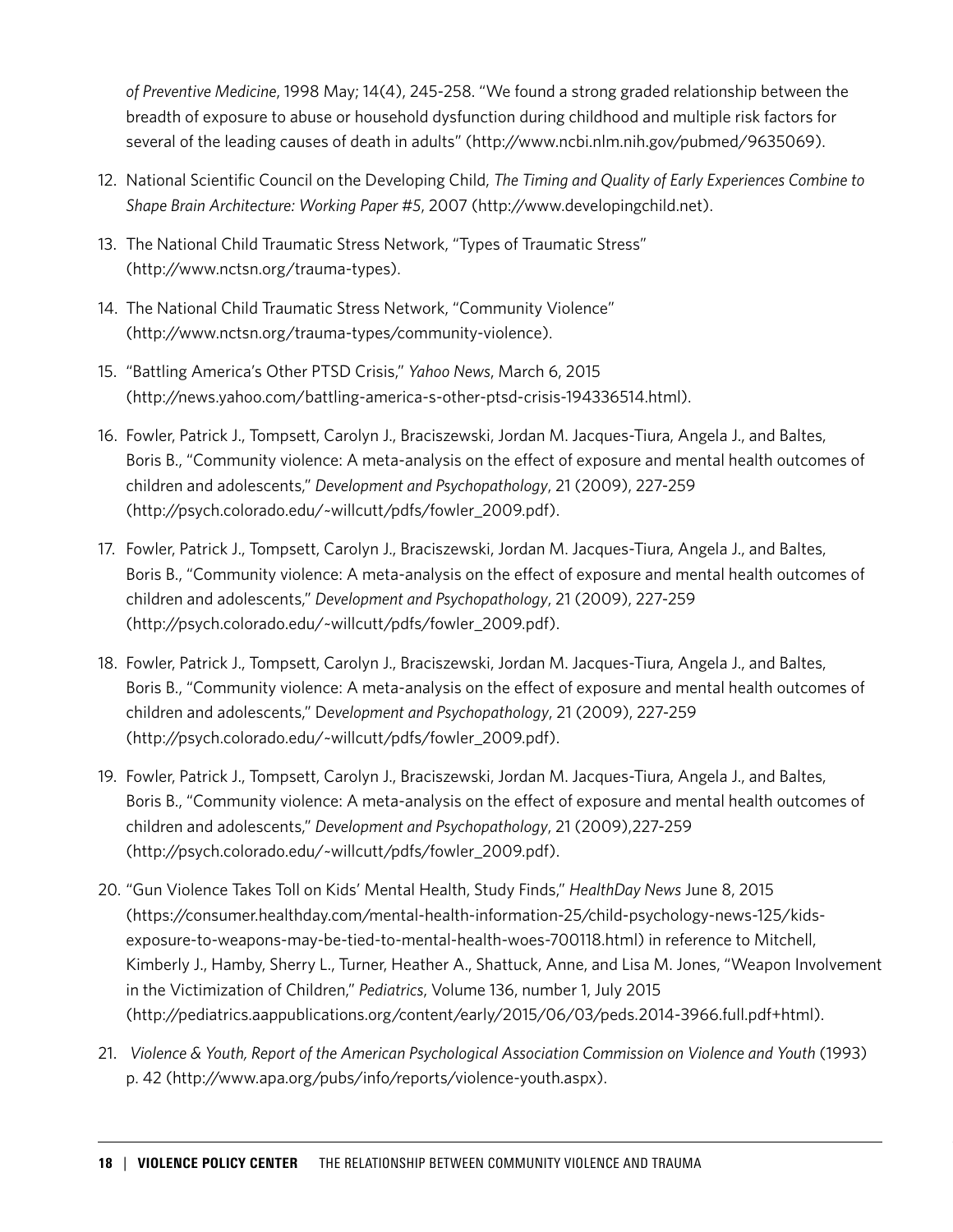- 22. Fowler, Patrick J., Tompsett, Carolyn J., Braciszewski, Jordan M. Jacques-Tiura, Angela J., and Baltes, Boris B., "Community violence: A meta-analysis on the effect of exposure and mental health outcomes of children and adolescents," *Development and Psychopathology*, 21 (2009), 227-259 (http://psych.colorado.edu/~willcutt/pdfs/fowler\_2009.pdf).
- 23. "Battling America's Other PTSD Crisis," *Yahoo News*, March 6, 2015 (http://news.yahoo.com/battling-america-s-other-ptsd-crisis-194336514.html).
- 24. Fowler, Patrick J., Tompsett, Carolyn J., Braciszewski, Jordan M. Jacques-Tiura, Angela J., and Baltes, Boris B., "Community violence: A meta-analysis on the effect of exposure and mental health outcomes of children and adolescents," *Development and Psychopathology*, 21 (2009), 227-259 (http://psych.colorado.edu/~willcutt/pdfs/fowler\_2009.pdf).
- 25. "Battling America's Other PTSD Crisis," *Yahoo News*, March 6, 2015 (http://news.yahoo.com/battling-america-s-other-ptsd-crisis-194336514.html).
- 26. Saltzman, W.R., Pynoos, R.S., Layne, C.M., et al, "Trauma- and grief-focused intervention for adolescents exposed to community violence: Results of a school-based screening and group treatment protocol," *Group Dynamics: Theory, Research, and Practice* (2001) 5(4), 291–303 and Layne, C.M., Pynoos, R.S., and Cardenas, J., "Wounded adolescence: School-based group psychotherapy for adolescents who sustained or witnessed violent injury," *School Violence: Assessment, Management, Prevention*, M. Shafii, M. and Shafii, S., eds., American Psychiatric Press, Washington, DC, 2001, 163–186.
- 27. Fox, N.A. and Shonkoff, J.P.,"How persistent fear and anxiety can affect young children's learning, behaviour and health," *Early Childhood Matters*, June 2011 (http://earlychildhoodmagazine.org/wp-content/ uploads/2012/01/ECM116\_How-persistent-fear-and-anxiety-can-affect-young-c\_2.pdf).
- 28. "Community violence and young children: making space for hope," *Early Childhood Matters*, November 2012, Bernard van Leer Foundation (http://bernardvanleer.org/Community-violence-and-young-childrenmaking-space-for-hope).
- 29. Fox, N.A. and Shonkoff, J.P. ,"How persistent fear and anxiety can affect young children's learning, behaviour and health," *Early Childhood Matters*, June 2011 (http://earlychildhoodmagazine.org/wp-content/ uploads/2012/01/ECM116\_How-persistent-fear-and-anxiety-can-affect-young-c\_2.pdf).
- 30. Fox, N.A. and Shonkoff, J.P. , "How persistent fear and anxiety can affect young children's learning, behaviour and health," *Early Childhood Matters*, June 2011 (http://earlychildhoodmagazine.org/wp-content/ uploads/2012/01/ECM116\_How-persistent-fear-and-anxiety-can-affect-young-c\_2.pdf) and Reider, C., and Cicchetti, D., "Organizational perspective on cognitive control functioning and cognitive-affective balance in maltreated children," *Developmental Psychology* (1989), 25, 382–393.
- 31. Garbarino, James, Bradshaw, Catherine P., and Vorrasi, Joseph A., "Mitigating the Effects of Gun Violence on Children and Youth," The Future of Children, *Children, Youth, and Gun Violence*, Vol 12 (2), Summer/Fall 2002.
- 32. "Violence and Learning," Prevention Institute fact sheet (http://www.preventioninstitute.org/component/jlibrary/article/id-301/127.html).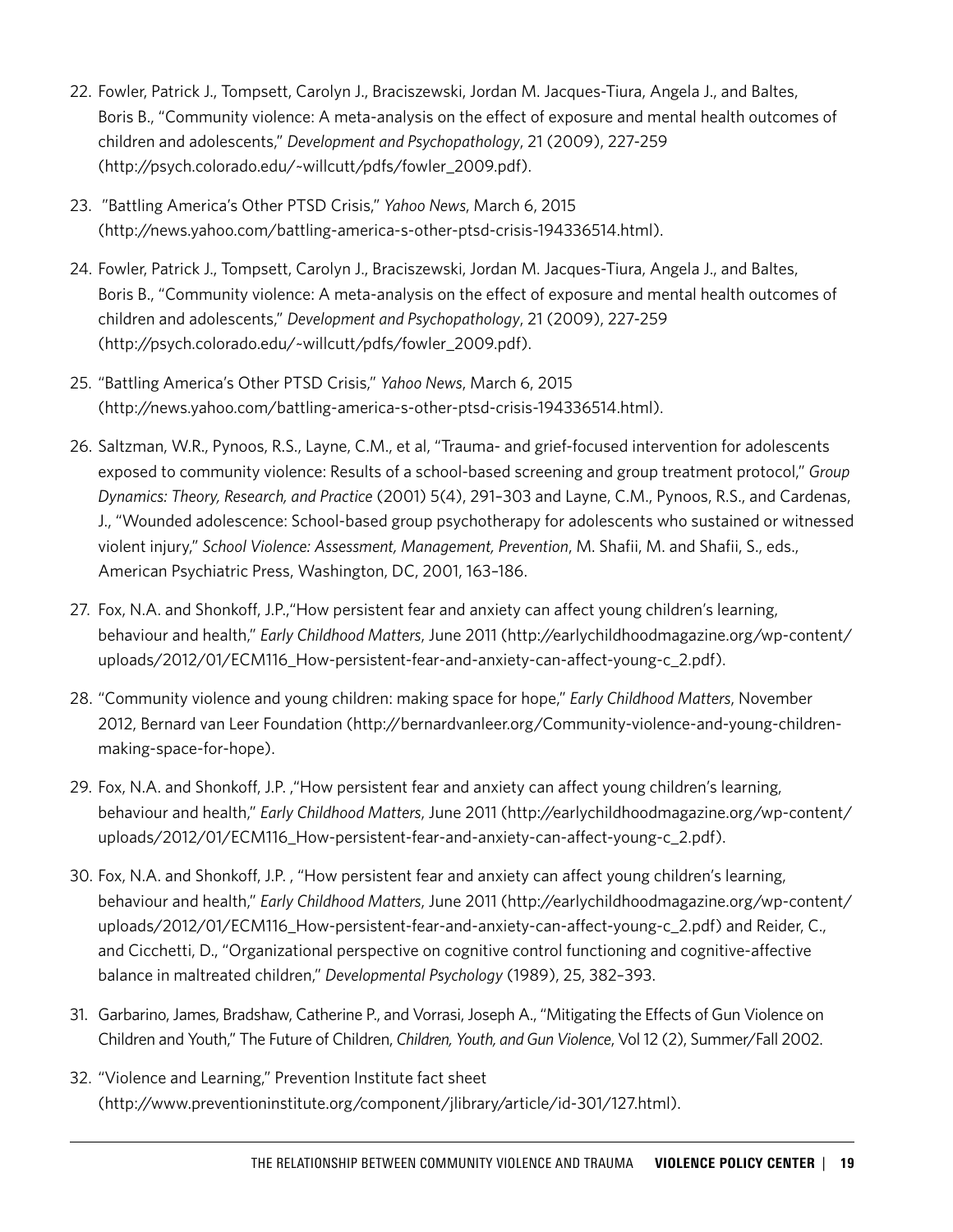- 33. "Violence and Learning," Prevention Institute fact sheet (http://www.preventioninstitute.org/component/jlibrary/article/id-301/127.html).
- 34. "Violence and Learning," Prevention Institute fact sheet (http://www.preventioninstitute.org/component/jlibrary/article/id-301/127.html).
- 35. Fox, N.A. and Shonkoff, J.P., "How persistent fear and anxiety can affect young children's learning, behaviour and health," *Early Childhood Matters*, June 2011 (http://earlychildhoodmagazine.org/wp-content/ uploads/2012/01/ECM116\_How-persistent-fear-and-anxiety-can-affect-young-c\_2.pdf).
- 36. "Battling America's Other PTSD Crisis," *Yahoo News*, March 6, 2015 (http://news.yahoo.com/battling-america-s-other-ptsd-crisis-194336514.html).
- 37. Fowler, Patrick J., Tompsett, Carolyn J., Braciszewski, Jordan M., Jacques-Tiura, Angela J., and Baltes, Boris B., "Community violence: A meta-analysis on the effect of exposure and mental health outcomes of children and adolescents," *Development and Psychopathology,* 21 (2009), 227-259 (http://psych.colorado.edu/~willcutt/pdfs/fowler\_2009.pdf).
- 38. Garbarino, James, Bradshaw, Catherine P., and Vorrasi, Joseph A., "Mitigating the Effects of Gun Violence on Children and Youth," The Future of Children, *Children, Youth, and Gun Violence*, Vol 12 (2), Summer/Fall 2002, p. 76.
- 39. Fox, N.A. and Shonkoff, J.P. , "How persistent fear and anxiety can affect young children's learning, behaviour and health," *Early Childhood Matters*, June 2011 (http://earlychildhoodmagazine.org/wpcontent/uploads/2012/01/ECM116\_How-persistent-fear-and-anxiety-can-affect-young-c\_2.pdf) and Perry, B.D., Pollard, R.A., Blakley, T.L., et al., "Childhood Trauma, the Neurobiology of Adaptation, and Use-dependent Development of the Brain: How States become Traits," *Infant Mental Health Journal*, Vol. 16, No. 4, Winter 1995 16(4), 271–291 (https://childtrauma.org/wp-content/uploads/2013/09/State\_ Trait\_95.pdf).
- 40. "Community violence and young children: making space for hope," *Early Childhood Matters*, November 2012, Bernard van Leer Foundation (http://bernardvanleer.org/Community-violence-and-young-childrenmaking-space-for-hope).
- 41. "Community violence and young children: making space for hope," *Early Childhood Matters*, November 2012, Bernard van Leer Foundation (http://bernardvanleer.org/Community-violence-and-young-childrenmaking-space-for-hope).
- 42. "Community violence and young children: making space for hope," *Early Childhood Matters*, November 2012, Bernard van Leer Foundation (http://bernardvanleer.org/Community-violence-and-young-childrenmaking-space-for-hope).
- 43. Fox, N.A. and Shonkoff, J.P., "How persistent fear and anxiety can affect young children's learning, behaviour and health," *Early Childhood Matters* (2011), 116, 8–14 (http://www.bernardvanleer.org/Hiddenviolence-Protectingyoung-children-at-home).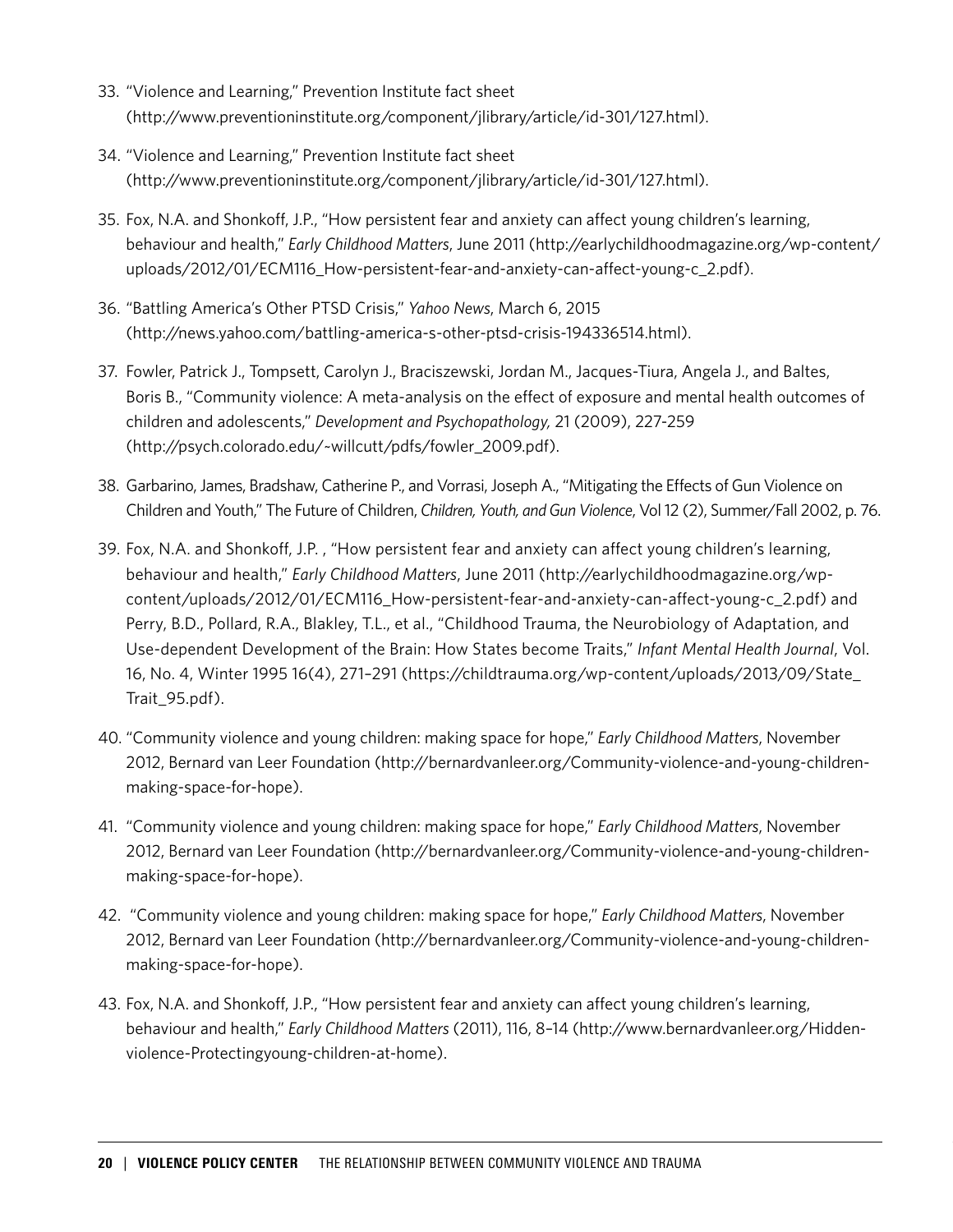- 44. Cecil, Charlotte A.M., Viding, Essi, Barker, Edward D., Guiney, Jo, and McCrory, Eamon J., "Double disadvantage: The influence of childhood maltreatment and community violence exposure on adolescent mental health," *Journal of Child Psychology and Psychiatry*, 55:7 (2014) (http://onlinelibrary.wiley.com/doi/10.1111/jcpp.12213/pdf).
- 45. "Gun Violence Takes Toll on Kids' Mental Health, Study Finds," *HealthDay News* June 8, 2015 (https://consumer.healthday.com/mental-health-information-25/child-psychology-news-125/kidsexposure-to-weapons-may-be-tied-to-mental-health-woes-700118.html) quote from Kimberly J. Mitchell in reference to Mitchell, Kimberly J., Hamby, Sherry L., Turner, Heather A., Shattuck, Anne, and Lisa M. Jones, "Weapon Involvement in the Victimization of Children," *Pediatrics*, Volume 136, number 1, July 2015 (http://pediatrics.aappublications.org/content/early/2015/06/03/peds.2014-3966.full.pdf+html).
- 46. "Community violence and young children: making space for hope," *Early Childhood Matters*, November 2012, Bernard van Leer Foundation (http://bernardvanleer.org/Community-violence-and-young-childrenmaking-space-for-hope) and Fowler, Patrick J., Tompsett, Carolyn J., Braciszewski, Jordan M., Jacques-Tiura, Angela J., and Baltes, Boris B., "Community violence: A meta-analysis on the effect of exposure and mental health outcomes of children and adolescents," *Development and Psychopathology*, 21 (2009), 227-259 (http://psych.colorado.edu/~willcutt/pdfs/fowler\_2009.pdf) and Foster, Holly and Brooks-Gunn, Jeanne, "Effects of Physical Family and Community Violence on Child Development," *Encyclopedia on Early Childhood Development*, October 2011 (http://www.child-encyclopedia.com/activite-physique/accordingexperts/effects-physical-family-and-community-violence-child-development) and Garbarino, James, Bradshaw, Catherine P., and Vorrasi, Joseph A., "Mitigating the Effects of Gun Violence on Children and Youth," The Future of Children, *Children, Youth, and Gun Violence*, Vol 12 (2) Summer/Fall 2002.
- 47. The Mayo Clinic. Diseases and Conditions: Post-traumatic stress disorder (http://www.mayoclinic.org/diseases-conditions/post-traumatic-stress-disorder/basics/definition/con-20022540).
- 48. Garbarino, James, Bradshaw, Catherine P., and, Vorrasi, Joseph A., "Mitigating the Effects of Gun Violence on Children and Youth," The Future of Children, *Children, Youth, and Gun Violence*, Vol 12 (2) Summer/Fall 2002 and Bell, C.C., and Jenkins, E.J., "Traumatic Stress and Children," *Journal of Health Care for the Poor and Underserved*, 1991 2(1), 175–188.
- 49. "Battling America's Other PTSD Crisis," *Yahoo News*, March 6, 2015 (http://news.yahoo.com/battling-america-s-other-ptsd-crisis-194336514.html).
- 50. Garbarino, James, Bradshaw, Catherine P., and Vorrasi, Joseph A., "Mitigating the Effects of Gun Violence on Children and Youth," The Future of Children, *Children, Youth, and Gun Violence*, Vol 12 (2), Summer/Fall 2002, p. 77.
- 51. Fowler, Patrick J., Tompsett, Carolyn J., Braciszewski, Jordan M., Jacques-Tiura, Angela J., and Baltes, Boris B., "Community violence: A meta-analysis on the effect of exposure and mental health outcomes of children and adolescents," *Development and Psychopathology*, 21 (2009), 227-259 (http://psych.colorado.edu/~willcutt/pdfs/fowler\_2009.pdf).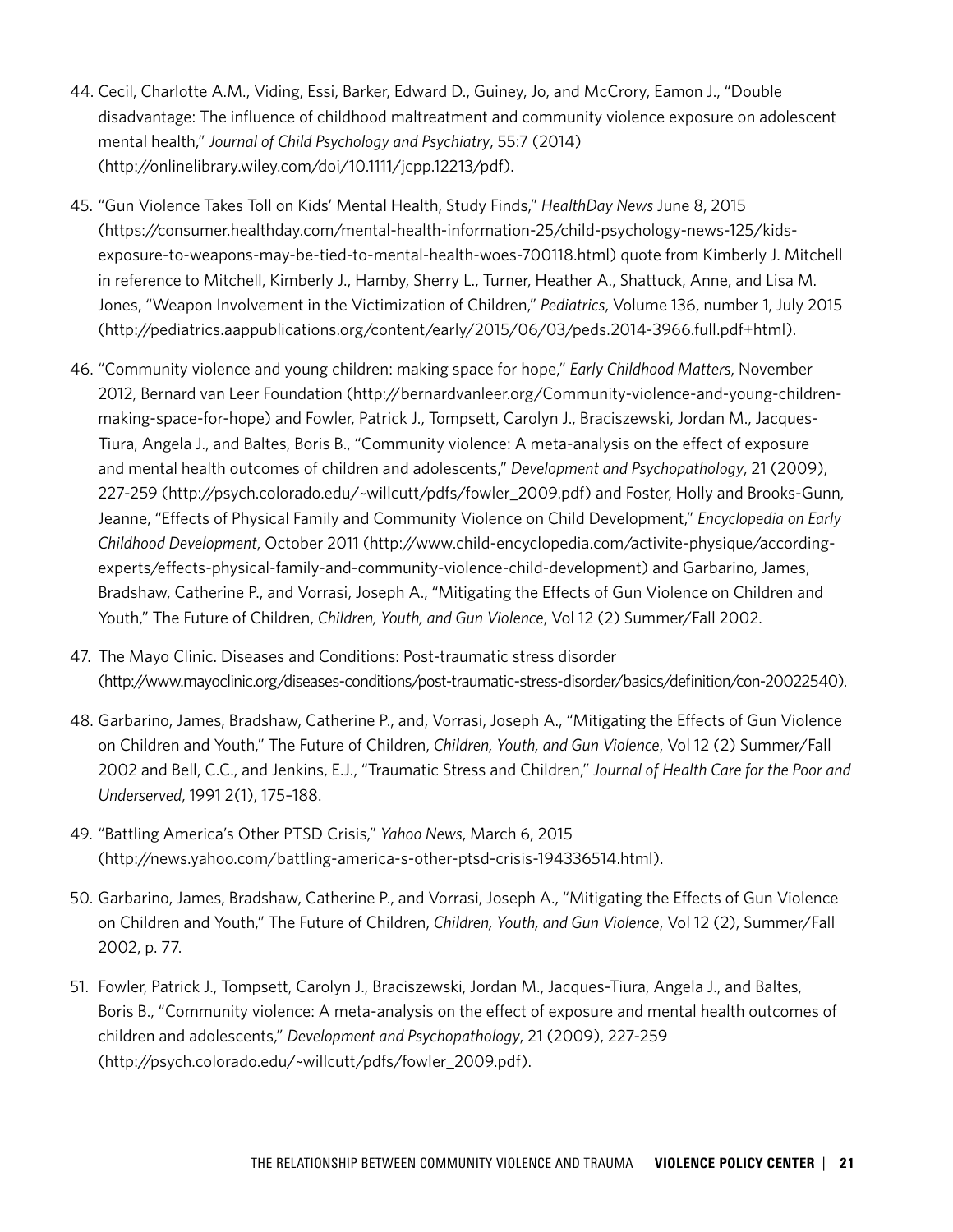- 52. Fowler, Patrick J., Tompsett, Carolyn J., Braciszewski, Jordan M., Jacques-Tiura, Angela J., and Baltes, Boris B., "Community violence: A meta-analysis on the effect of exposure and mental health outcomes of children and adolescents," *Development and Psychopathology*, 21 (2009), 227-259 (http://psych.colorado.edu/~willcutt/pdfs/fowler\_2009.pdf).
- 53. Augustyn, Marilyn, Frank, Deborah A., Posner, Michael, and Zuckerman, Barry, "Children Who Witness Violence, and Parent Report of Children's Behavior," *Arch Pediatr Adolesc Med.*, August 2002, 156(8), 800– 803 (http://www.ncbi.nlm.nih.gov/pmc/articles/PMC2366171/) and Singer, Mark, and Trina, Menden Anglin, Song, Li yu, and Lunghofer, Lisa, "Adolescent's Exposure to Violence and Associated Symptoms of Psychological Trauma," *JAMA*. 1995, 273(6), 477-482.
- 54. Garbarino, James, Bradshaw, Catherine P., and Vorrasi, Joseph A., "Mitigating the Effects of Gun Violence on Children and Youth," The Future of Children, *Children, Youth, and Gun Violence*, Vol 12 (2), Summer/Fall 2002, p. 76.
- 55. Garbarino, James, Bradshaw, Catherine P., and Vorrasi, Joseph A., "Mitigating the Effects of Gun Violence on Children and Youth," The Future of Children, *Children, Youth, and Gun Violence*, Vol 12 (2), Summer/Fall 2002.
- 56. "Community violence and young children: making space for hope," *Early Childhood Matters*, November 2012, Bernard van Leer Foundation (http://bernardvanleer.org/Community-violence-and-young-childrenmaking-space-for-hope).
- 57. Fowler, Patrick J., Tompsett, Carolyn J., Braciszewski, Jordan M., Jacques-Tiura, Angela J., and Baltes, Boris B., "Community violence: A meta-analysis on the effect of exposure and mental health outcomes of children and adolescents," *Development and Psychopathology*, 21 (2009), 227-259 (http://psych.colorado.edu/~willcutt/pdfs/fowler\_2009.pdf).
- 58. Augustyn, Marilyn, MD, Frank, Deborah A., MD, Posner, Michael, MS, and Zuckerman, Barry MD, "Children who witness violence and Parent report of children's behavior," *Arch Pediatr Adolesc Med.* 2002 Aug; 156(8), 800–803 (http://www.ncbi.nlm.nih.gov/pmc/articles/PMC2366171/) and Cooley-Quille, M.R., Turner, S.M., Beidel, D.C., "Emotional impact of children's exposure to community violence: a preliminary study," *J Am Acad Child Adolesc Psychiatry*, 1995 Oct; 34(10),1362-8.
- 59. "Community Violence and Young Children: making space for hope," *Early Childhood Matters*, November 2012, Bernard van Leer Foundation (http://bernardvanleer.org/Community-violence-and-young-childrenmaking-space-for-hope).
- 60. "Community Violence and Young Children: making space for hope," *Early Childhood Matters*, November 2012, Bernard van Leer Foundation (http://bernardvanleer.org/Community-violence-and-young-childrenmaking-space-for-hope).
- 61. "Community Violence and Young Children: making space for hope," *Early Childhood Matters*, November 2012, Bernard van Leer Foundation (http://bernardvanleer.org/Community-violence-and-young-childrenmaking-space-for-hope).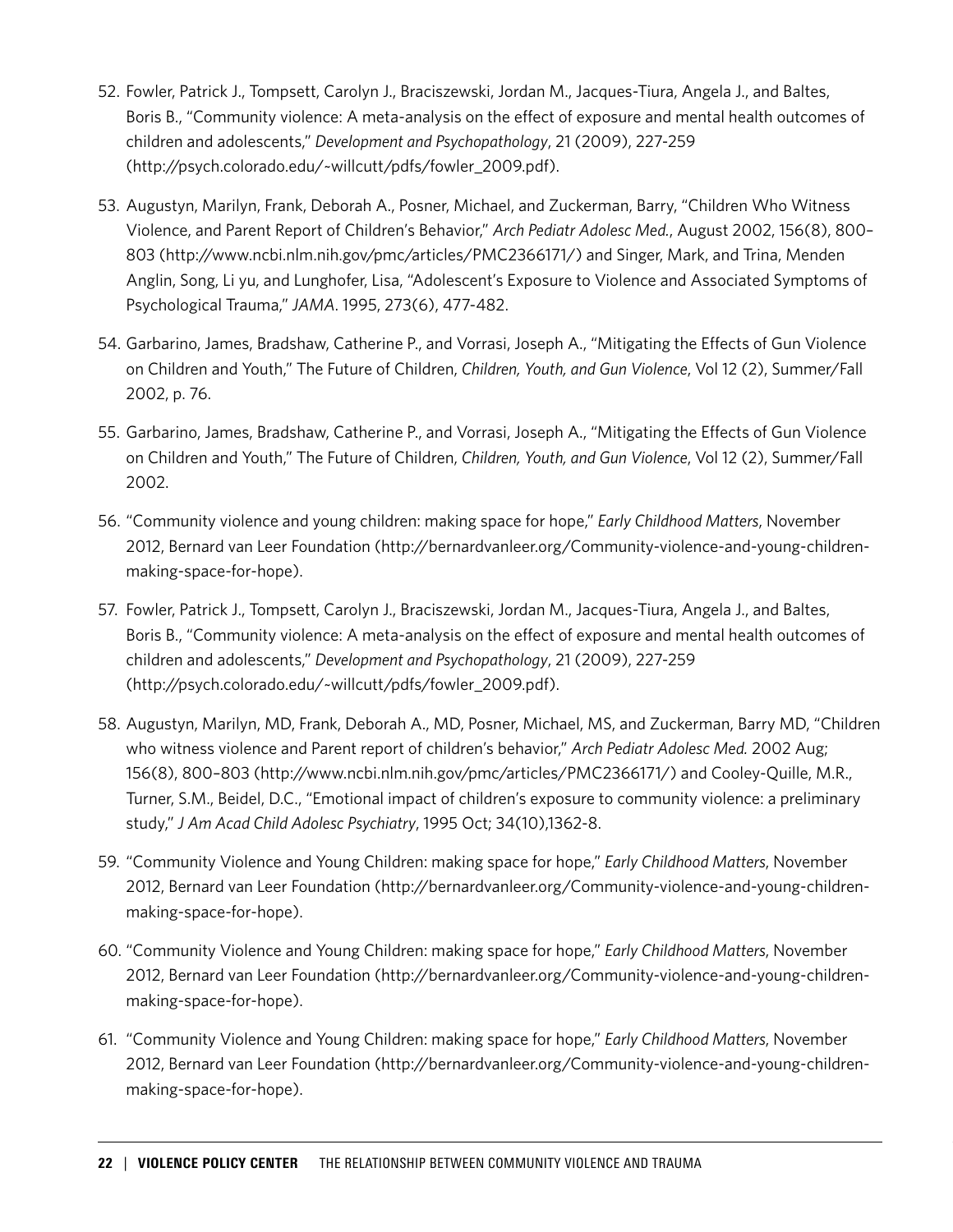- 62. *Fact Sheet: Violence and Chronic Illness*, The Prevention Institute (http://www.preventioninstitute.org/component/jlibrary/article/id-301/127.html).
- 63. *Fact Sheet: Violence and Chronic Illness*, The Prevention Institute (http://www.preventioninstitute.org/component/jlibrary/article/id-301/127.html).
- 64. *Fact Sheet: Violence and Chronic Illness*, The Prevention Institute (http://www.preventioninstitute.org/component/jlibrary/article/id-301/127.html).